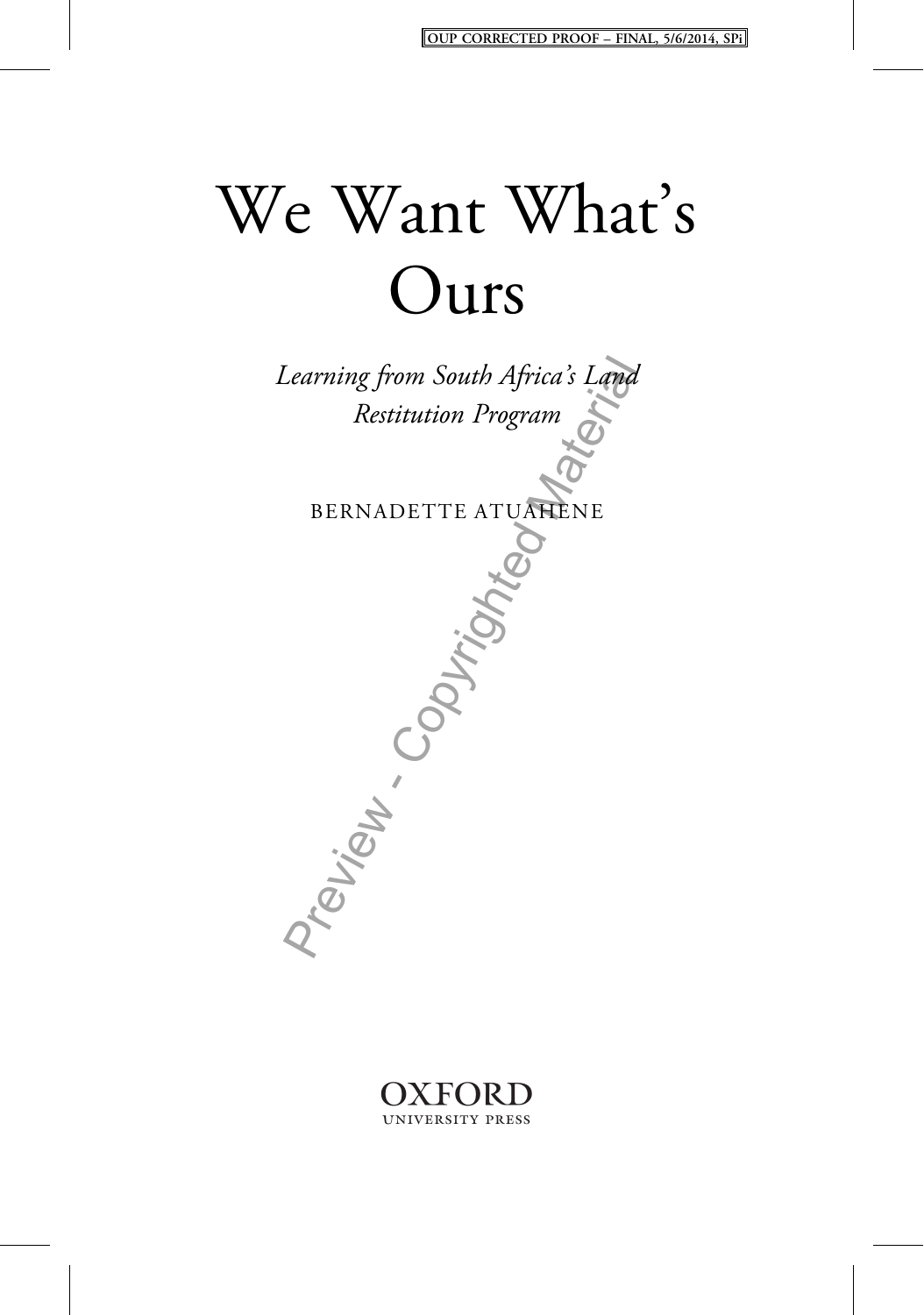**OXFORD** 

Great Clarendon Street, Oxford, OX2 6DP, United Kingdom

Oxford University Press is a department of the University of Oxford. It furthers the University's objective of excellence in research, scholarship, and education by publishing worldwide. Oxford is a registered trade mark of Oxford University Press in the UK and in certain other countries

© Bernadette Atuahene 2014

The moral rights of the author have been asserted

First Edition published in 2014 Impression: 1

All rights reserved. No part of this publication may be reproduced, stored in a retrieval system, or transmitted, in any form or by any means, without the prior permission in writing of Oxford University Press, or as expressly permitted

The moral rights of the author have been asserted<br>First Edition published in 2014<br>Impression: 1<br>Impression: 1<br>The previous correct this publication may be reproduced, stor<br>inversion in writing of Oxford University Press, o by law, by licence or under terms agreed with the appropriate reprographics rights organization. Enquiries concerning reproduction outside the scope of the above should be sent to the Rights Department, Oxford University Press, at the

address above

You must not circulate this work in any other form and you must impose this same condition on any acquirer

Crown copyright material is reproduced under Class Licence Number C01P0000148 with the permission of OPSI and the Queen's Printer for Scotland

Published in the United States of America by Oxford University Press 198 Madison Avenue, New York, NY 10016, United States of America

> British Library Cataloguing in Publication Data Data available

Library of Congress Control Number: 2013956207

ISBN 978–0–19–871463–7

Printed in Great Britain by CPI Group (UK) Ltd, Croydon, CR0 4YY

Links to third party websites are provided by Oxford in good faith and for information only. Oxford disclaims any responsibility for the materials contained in any third party website referenced in this work.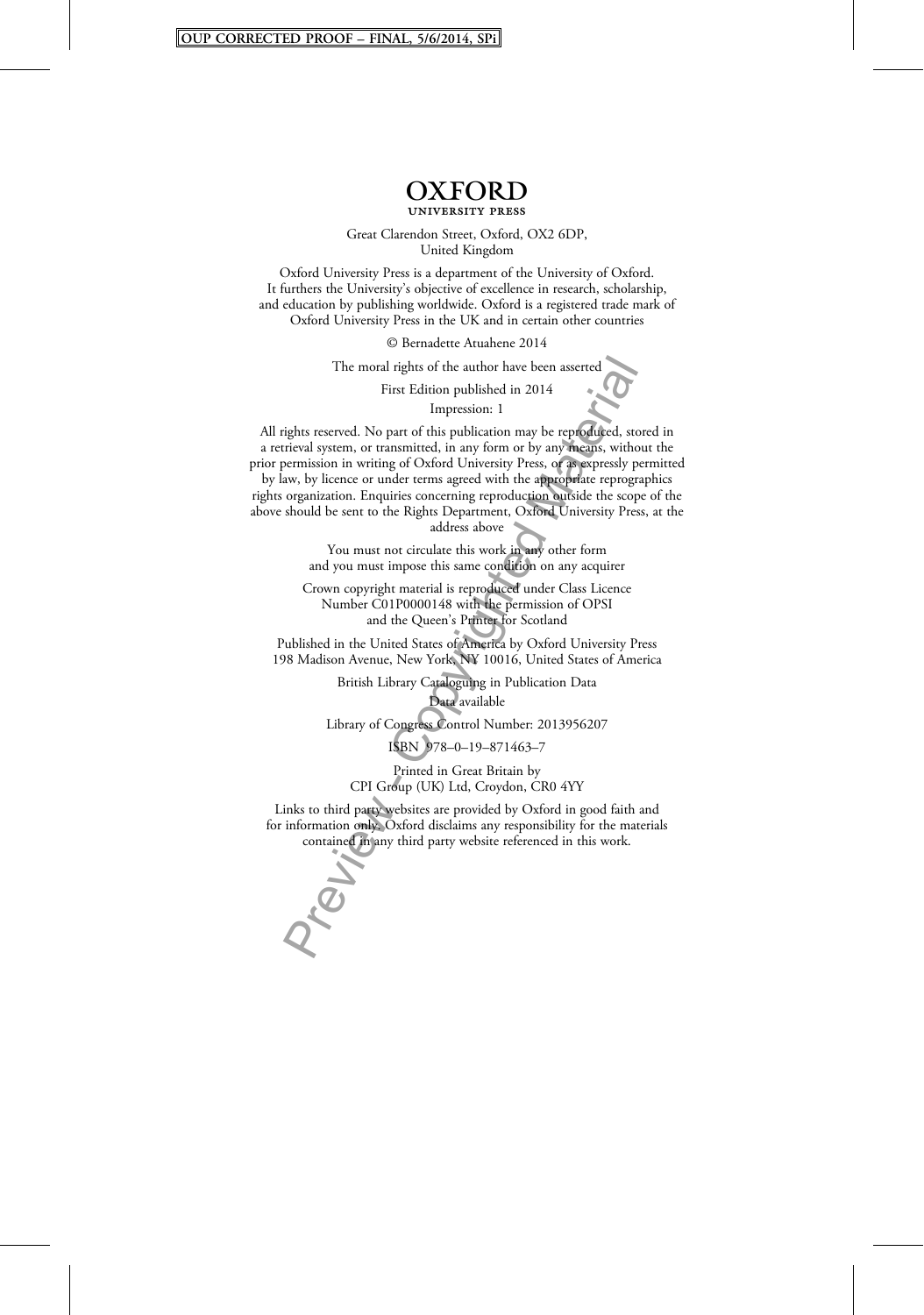Adanna came into this world swaddled in apartheid's indignities. Adanna's father was a white farm owner and her birth mother was one of his African farmhands. When Adanna's birth mother died, her father abruptly dropped her off in Kliptown, a town about 35km from Johannesburg, to live with an African woman named Ma Zwane and her son. That is the last time either Adanna or Ma Zwane laid eyes on him. Ma Zwane eventually adopted Adanna and she became a full-fledged member of the Zwane family.

Ma Zwane was a nurse. When looking at one of her pictures you see a middleaged woman, lips full with pride, smooth dark skin impervious to the wrinkles time etches. Although the South African apartheid state made it especially difficult for Africans to own property in the cities, Ma Zwane was unbowed. She saved her modest earnings and eventually purchased two properties in Kliptown. Her properties brought in a steady stream of rental income and also earned her respect and social standing among her neighbors in Kliptown—a tight-knit, cosmopolitan community where Africans, Indians, Chinese, whites, and coloureds lived side by side—a place where people depended upon one another despite their differences.

to this world swaddled in apartheid's indigities. A<br>n owner and her birth mother was one of his Afric<br>is birth mother died, her father abruptly dropp<br>wn about 35km from Johannesburg, to live wi<br>ha Zwane and her son. That i Ma Zwane dreamed that Adanna would one day secure an education that could shield her from the indignities that apartheid hurled on black people. So, when Adanna finished standard eight (grade 10), Ma Zwane enrolled her in a commercial course where she learned shorthand and typewriting. Unfortunately, despite her education and specialized training, Adanna's skin color prevented her from advancing. "I could not get a job because at the time they were not hiring non-whites in the offices to do all that, and as a result there was nothing else I could do but go to the factory."<sup>1</sup> As the dreams Ma Zwane wove for Adanna began to unstitch, she prayed that the properties would provide Adanna with the extra layer of protection that she so desperately needed as a black woman living under South Africa's apartheid regime. But, after Ma Zwane died in 1955, Adanna's life began to unravel.

To execute its white supremacist agenda of subordination and separation, in 1963, the apartheid government proclaimed that only Europeans could inhabit Kliptown. Soon after, the government uprooted Adanna and her neighbors and relocated them to townships designated for their specific racial and ethnic groups. After forcing Adanna and her brother to move to Soweto (the township designated

<sup>1</sup> Confidential Interview: Adanna, Gauteng, South Africa (2008).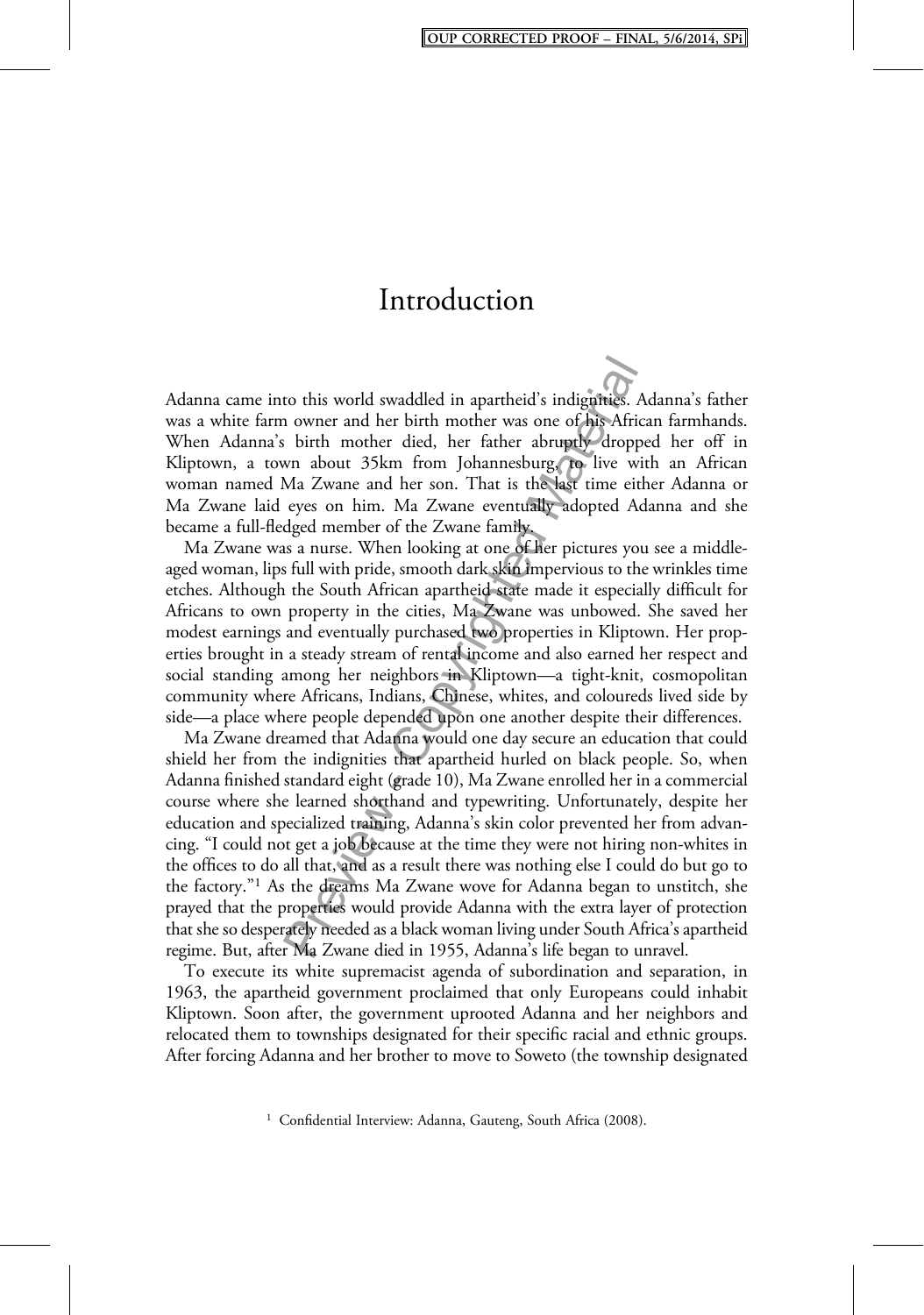for Africans), the government demolished the two properties that they inherited from Ma Zwane and gave them only nominal compensation. With a heavy heart Adanna remembered, "when you own something, you feel proud that you have got something. But, when they take that away from you, you feel naked . . . You feel as if you are stripped naked. You are nothing."<sup>2</sup> The bulldozers that razed Kliptown did not just demolish physical buildings, they destroyed Adanna's vibrant community, stole her inheritance, and denied her dignity. The destruction and relocation was part of the apartheid regime's strategy to subjugate blacks and cement their position as sub persons in the polity.

persons in the pointy.<br>
se, Adanna's story is not unique. South Africa is not<br>
up of people has subjugated another and strippee<br>
lignity. History is replete with examples. The confert<br>
exidential guard initiated the mass k In many ways, Adanna's story is not unique. South Africa is not the only nation where one group of people has subjugated another and stripped them of their property and dignity. History is replete with examples. The conflicts in Rwanda and Iraq are recent examples of this enduring historical trend. In the 1994 Rwandan genocide, the presidential guard initiated the mass killing of Tutsis in retaliation for the fatal attack on the plane of Hutu President Juvenal Habyarimana. Hutus massacred about 800,000 Tutsis and stole their property.3 Leading up to the killing spree, Tutsis were dehumanized and equated to cockroaches that deserved to be exterminated.4 Now, as the nation recovers from these horrendous events and seeks to promote peace, one of Rwanda's central challenges has been to deal with the survivors who were displaced from their homes and property, and denied their dignity.

Similarly, during several waves of dispossession, the Arab Socialist Ba'ath party in Iraq oppressed and displaced its opponents as well as Kurds, Shiites, Turkmen, and Assyrians. The first wave was the Arabization campaign in which the state forced Kurds to leave their homes and farms.<sup>5</sup> The state then transferred the properties to Sunni Arabs from the South, ultimately displacing approximately 600,000 to

<sup>2</sup> Confidential Interview: Adanna, Gauteng, South Africa (2008).<br><sup>3</sup> Nigel Eltringham, *Accounting for Horror: Post-Genocide Debates in Rwanda* (London: Pluto Press, 2004), xl; Mark A. Drumbl, "Punishment, Postgenocide: From Guilt to Shame to 'Civis' in Rwanda," New York University Law Review 75/1221 (2000), 1249-50, noting that some Hutu "pillaged, stole, ransacked, and appropriated property from homes in which Tutsi had been killed or from which they<br>had fled"; Mahmood Mamdani, *When Victims Become Killers: Colonialism, Nativism, and the Genocide* in Rwanda (Princeton: Princeton University Press, 2001), citing a USAID-commissioned study which attributes conflicts between neighbors to land scarcity, the author concludes by saying "[d]isputes over land are reported to have been a major motivation for Rwandans to denounce neighbors during the ethnic conflicts of 1994. ethnic conflicts of 1994." <sup>4</sup> Llezlie L. Green, "Propaganda and Sexual Violence in the Rwandan Genocide: An Argument for

Intersectionality in International Law," Columbia Human Rights Law Review 33/733 (2002), discussing the role that radio transmissions played inciting hatred against the Tutsi and citing one broadcast that said, "You [Tutsi] cockroaches must know you are made of flesh! We won't let you kill! We will kill you!"; Philip Verwimp, "Death and Survival during the 1994 Genocide in Rwanda," Population Studies 58/233 (2004), stating that the violence against Tutsis was not spontaneous but the result of direction and organization of the national elite.

<sup>5</sup> They did this by not allowing Kurds to purchase property, renew licenses for economic activities, or attend school, as well as by confiscating their oil for food ration cards, dismissing them from employment, arresting their family members, and destroying their homes. John Fawcett and Victor Tanner, Brooking Institution-SAIS project on Internal Displacement: The Internally Displaced People of Iraq (October 2002), 9, available at <http://www.brookings.edu/fp/projects/IDP/articles/iraqreport. pdf>.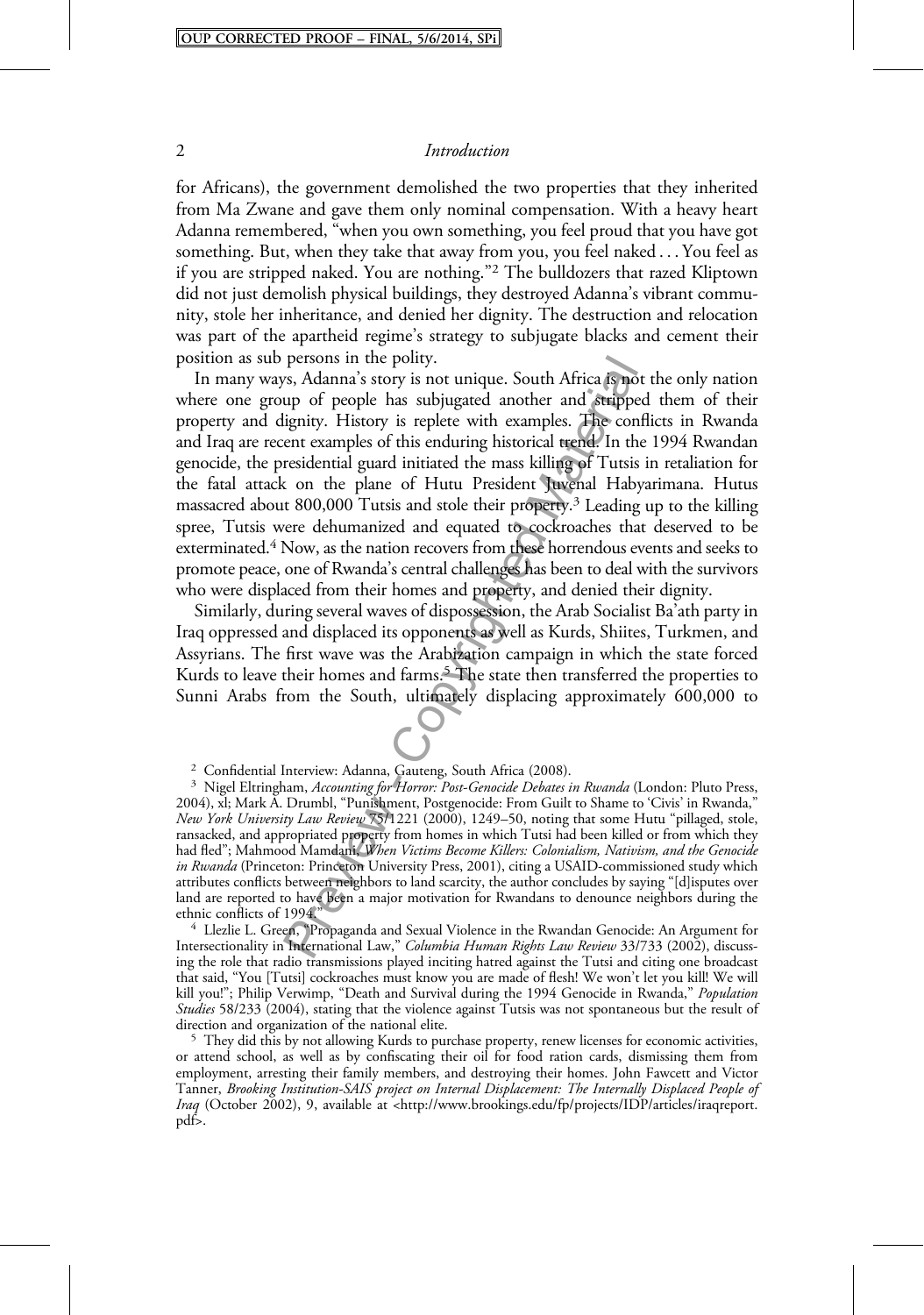800,000 Kurds.<sup>6</sup> Kurds were deprived of their property and dignity. Upon the assassination of Saddam Hussein, the Ba'athist reign of terror ended and an estimated 500,000 people returned to the homes and farms confiscated by the Ba'athist state.<sup>7</sup> To avoid further conflict, the new Iraqi state must find ways to peacefully resolve disputes between past and current owners.

In South Africa, Rwanda, Iraq, and numerous other nations, when the wars stopped, apartheid and colonialism fell, the dictatorships ended, and the genocides halted, the governments that emerged from the ashes had to navigate the perilous landscape surrounding the return of land and other property to displaced or decimated populations. These nations had a choice: they could ignore the fact that people were deprived of their property and dignity, or they could address it. Many states have taken action. Iraq, Colombia, South Africa, Nicaragua, the United States, Canada, Australia, Germany, the Czech Republic, Hungary, France, the Netherlands, Kosovo, and the Baltic Republics are among the many states that have provided a remedy for past property dispossession that occurred during war, communism, or conquest.<sup>8</sup>

inding the return or iand and other property to<br>lations. These nations had a choice: they could in<br>equived of their property and dignity, or they coe<br>tect they could in the Sales tect in the Sales of their property and dig When a state takes an individual or community's property, the appropriate remedy is to return the property or to provide just compensation, which is most commonly calculated based on the market value of the property rights confiscated.9 But, under certain circumstances, the state has done more than confiscate property—it has also denied the dispossessed their dignity. I have coined the term dignity takings to describe this phenomenon. Dignity takings are when a state directly or indirectly destroys or confiscates property rights from owners or occupiers whom it deems to be sub persons without paying just compensation or without a legitimate public purpose.10 I argue that a comprehensive remedy for dignity takings entails what

<sup>6</sup> Fawcett and Tanner, *The Internally Displaced People of Iraq*, 16; International Crisis Group, see <http://www.crisisgroup.org/en/publication-type/key-issues/research-resources/conflict-histories/

<sup>7</sup> Deborah Isser and Peter Van der Auweraert, United States Institute of Peace Special Report: Land, Property, and the Challenge of Return for Iraq's Displaced (April 2009), 3.

<sup>8</sup> Mark Everingham, "Agricultural Property Rights and Political Change in Nicaragua," Latin A*merica Politics and Society 43*/61 (2001); Frank Rainer, "Privatization in Eastern Germany: A Comprehensive Study," *Vanderbilt Journal of Transnational Law 27*/809 (1994); Nicolas J. Gutierrez, Jr., "Righting Old Wrongs: A Survey of Restitution Schemes for Possible Application to a Democratic Cuba," Miami Year Book of International Law 4/111 (1995), providing a review of restitution programs used in the Baltic Republics, Bulgaria, the Czech Republic, East Germany, Hungary, Nicaragua, Poland, Romania, and Slovakia; Mariana Karadjova, "Property Restitution in Eastern Europe: Domestic and International Human Rights Law Responses," Review of Central ana Eastern European Law 29/235 (2004); Bernadette Atuahene, "Property Rights and the Demands of Transformation," Michigan International Law Journal 31/765 (2010).

<sup>9</sup> Yun-chien Chang, "Economic Value or Fair Market Value: What Form of Takings Compensation is Efficient?" Supreme Court Economic Review 20/35 (2012); Robert Innes, "Takings Compensation and Equal Treatment for Owners of Developed and Undeveloped Property," *Journal of Law and* Economics 40/403 (1997), 430–2.<br><sup>10</sup> Bernadette Atuahene, "From Reparation to Restoration: Moving beyond Restoring Property

Rights to Restoring Political and Economic Visibility," Southern Methodist University Law Review 60/ 1419 (2007). Property-induced invisibility was the term I used in my prior work. Through empirical interrogation, property-induced invisibility evolved into dignity takings.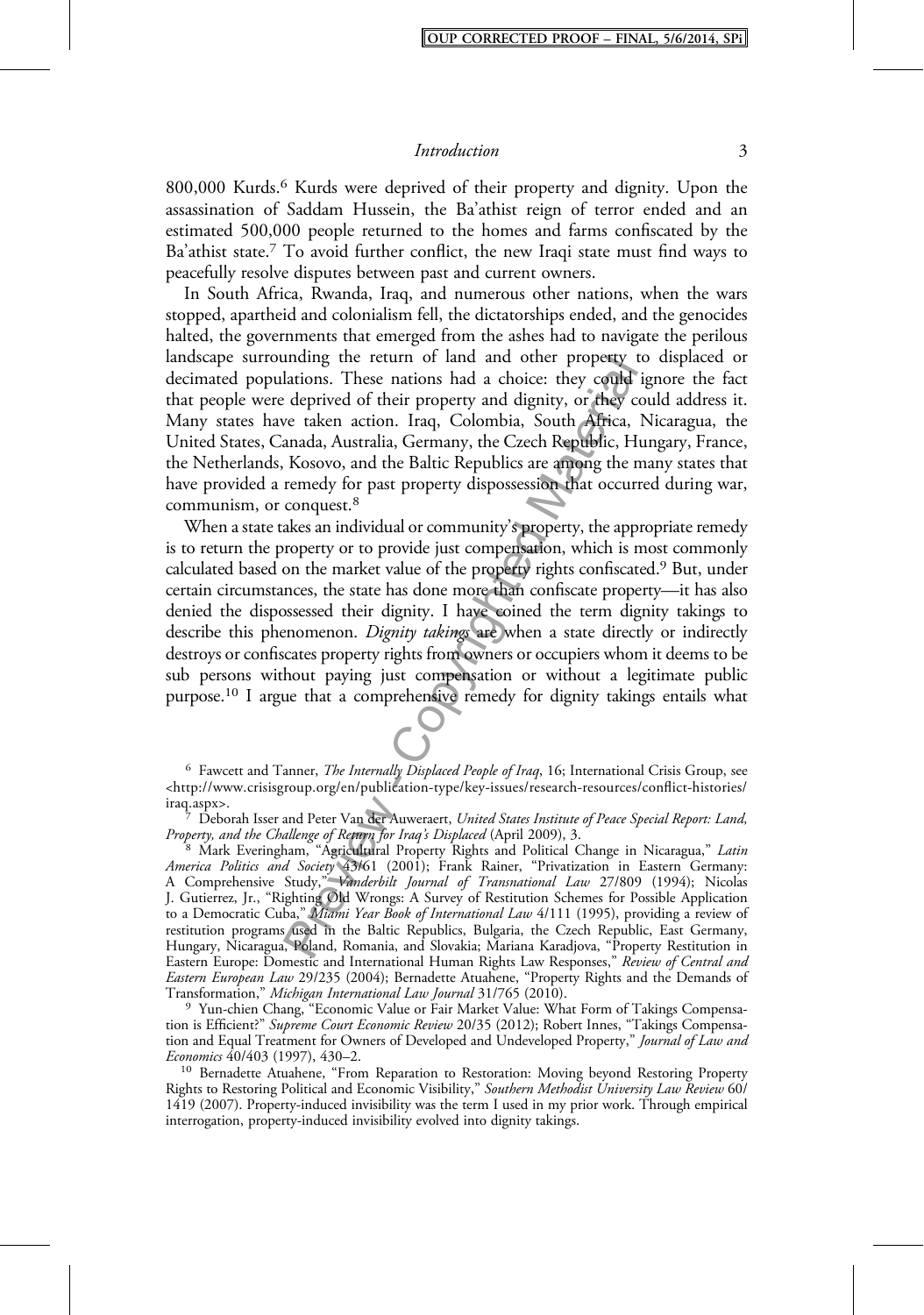I call *dignity restoration*—compensation that addresses both the economic harms and the dignity deprivations involved.

International law and most programs aimed at remedying past property seizures have focused on reparations rather than dignity restoration.<sup>11</sup> Reparations is "the right to have restored to them property of which they were deprived in the course of the conflict and to be compensated appropriately for any such property that cannot be restored to them."<sup>12</sup> The focus of reparations is reimbursement for the property taken (i.e. the outcome). In contrast, dignity restoration is based on principles of restorative justice and thus seeks to rehabilitate the dispossessed and reintegrate them into the fabric of society through an emphasis on process. As John Braithwaite states, restorative justice is interested in "restoring property loss, restoring injury, restoring a sense of security, restoring dignity, restoring a sense of empowerment, restoring deliberate democracy, restoring harmony based on a feeling that justice has been done, and restoring social support."<sup>13</sup> When reparations and restorative justice are married, dignity restoration is the offspring of this formidable union.

storative justice and thus seeks to renabilitate the comminion the fabric of society through an emphasis<br>the states, restorative justice is interested in <sup>a</sup>reasfority, restoring deliberate democracy, restoring dignity, re Most states that have addressed past property violations have not undertaken dignity restoration because it is a more time-consuming, complicated, and expensive remedy than reparations. South Africa's colonial and apartheid-era land dispossessions are a quintessential example of dignity takings, and the post-apartheid government is unique because it has tried to move beyond reparations to facilitate dignity restoration. It understood its land restitution program as an opportunity to restore property as well as dignity to its black citizens.14 Consequently, this book uses the South African case to empirically explore the nation's attempt to facilitate dignity restoration.

In South Africa and many other nations, dignity takings occurred within a larger process of subjugation that included the use of death, disappearance, torture,

UNHCR Policy and Practice," *Refugee Survey Quarterly 2*/5 (2000).<br><sup>12</sup> United Nations, *Report of the Committee on the Elimination of Racial Discrimination*, UN Document A/51/18 (16 August 1996), }2(c); Charles J. Ogletree Jr., "The Current Reparations Debate," U.C. Davis Law Review 36/1051 (2003), 1055. Ogletree emphasizes four features of reparations: "1. A focus on the past to account for the present; 2. A focus on the present, to reveal the continuing existence of race-based discrimination; 3. An accounting of past harms or injuries that have not been compensated; and 4. A challenge to society to devise ways to respond as a whole to the uncompensated harms identified in point three." Eric A. Posner and Adrian Vermeule, "Reparations for Slavery and Other Historical Injustices," Columbia Law Review 103/689 (2003), 691, asserting that "paradigmatic examples of reparations typically refer to schemes that (1) provide payment (in cash or in kind) to a large group of claimants, (2) on the basis of wrongs that were substantively permissible under prevailing law when committed, (3) in which current law bars a compulsory remedy for the past wrong . . . and (4) in which the payment is justified on backward-looking grounds of corrective justice, rather than forward looking grounds such as the deterrence of future wrongdoing." There are, however, a few authors whose definition of reparations involves restorative processes, but this is not the norm.

<sup>13</sup> John Braithwaite, "Restorative Justice: Assessing Optimistic and Pessimistic Accounts," Crime and Justice 25/1 (1999), 6.

 $14$  Land Affairs Department: Annual Report, 2001–2002 (2002), 7. Former Minister of Agriculture and Land Affairs Thoko Didiza explains that "the struggle for dignity, equality and a sense of belonging has been the driving force behind our work as the Land Claims Commission. . . ."

<sup>&</sup>lt;sup>11</sup> Atuahene, "From Reparation to Restoration," 1444; Scott Leckie, "Housing and Property Issues for Refugees and Internally Displaced Persons in the Context of Return: Key Considerations for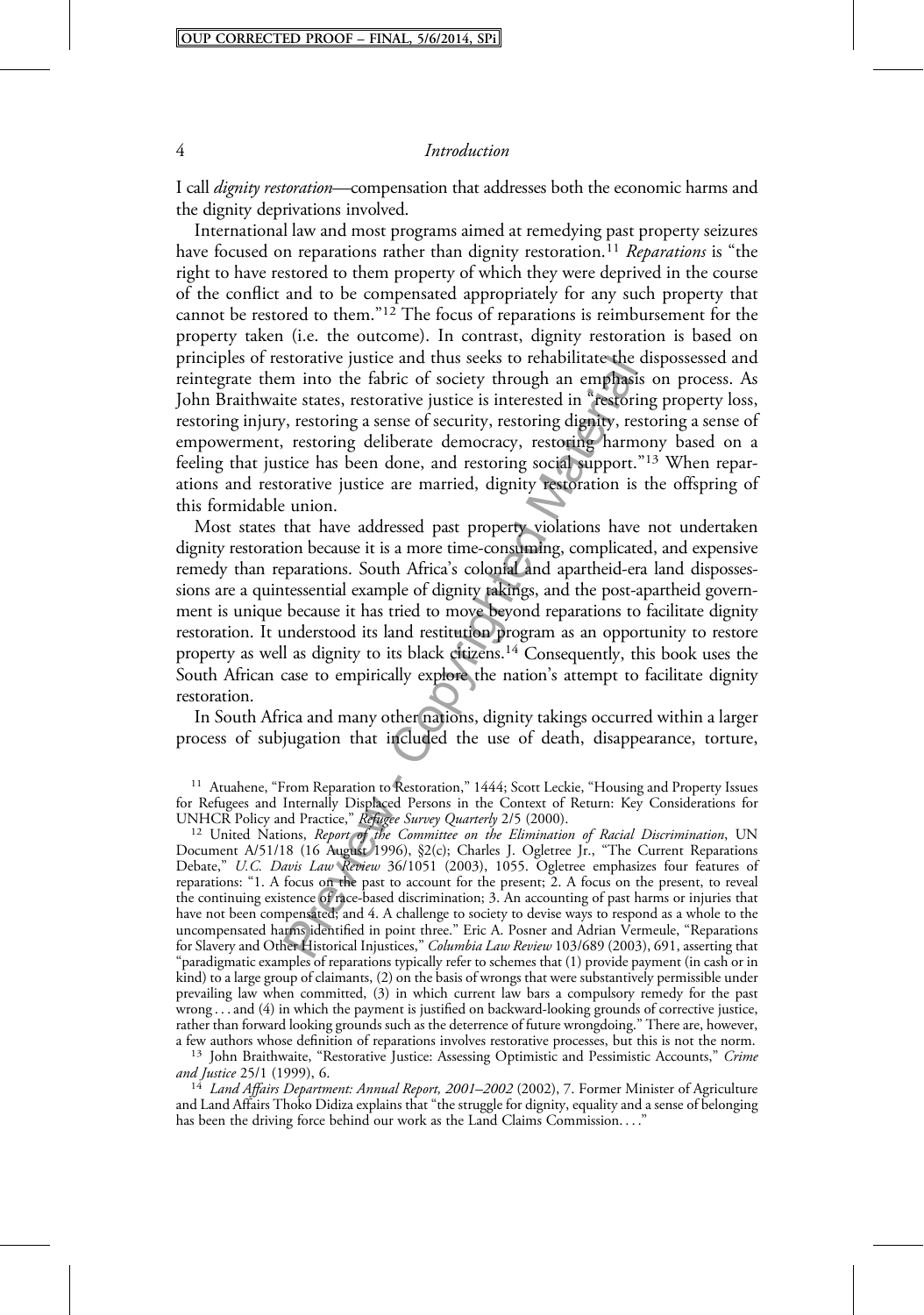educational disruption, political exclusion, incarceration, sexual violence, and psychological terrorism. The taking of property both exacerbated and reflected the dispossessed group's subordinate position in the polity. As such, dignity restoration often occurs in tandem with other non-property related measures. For instance, in South Africa, the post-apartheid state has tried to remedy the full spectrum of dignity deprivations through several distinct, but interrelated measures. The Truth and Reconciliation Commission brought to light the political repression, psychological violence, death, and torture perpetrated under past regimes.<sup>15</sup> The post-apartheid constitution gave blacks civil, political, and socioeconomic rights; and the Constitutional Court was the institution created to defend these newly acquired rights.<sup>16</sup> Affirmative action programs created opportunities for formerly disadvantaged groups whom prior regimes systematically excluded from opportunities in the public and private sectors. The post-apartheid state's attempts to facilitate dignity restoration have occurred in conjunction with these other efforts to upgrade blacks from their old status as sub persons to their new status as dignified members of the polity.

post-apartment constitution gave biackeds civil, pontitional<br>
; and the Constitutional Court was the institution<br>
sign acquired rights.<sup>16</sup> Affirmative action programs<br>
nerly disadvantaged groups whom prior regimes<br>
pportu The central question that this book considers is: when there has been a dignity taking, what does dignity restoration require? There are, however, several normative questions that precede this. For instance, should a nation provide remedies for past dispossession? If so, what type of remedy is most appropriate: the return of land, monetary compensation, symbolic gestures, or apologies? Who should receive a remedy: people displaced during a specific time period? If so, which time period; and should their heirs qualify if those individuals are dead? How much financial compensation should a state pay when using its powers of eminent domain to take property from current owners and give it to dispossessed populations? Lastly, how should a nation decide all of this? Scholars have already developed a rich literature that addresses these very important questions.17 Building upon this foundation, this book takes as its starting point those states which have decided to look backwards and provide a remedy for past dispossession.

There are several reasons that states have decided to remedy past property violations. The first is to protect human rights and promote justice. According to the Universal Declaration of Human Rights and other international jurisprudence,

<sup>&</sup>lt;sup>15</sup> James L. Gibson, "The Contributions of Truth and Reconciliation: Lessons from South Africa," The Journal of Conflict Resolution 50/409 (2006); Jay A. Vora and Erika Vora, "The Effectiveness of South Africa's Truth and Reconciliation Commission: Perceptions of Xhosa, Afrikaner, and English South Africans," Journal of Black Studies 34/301 (2004), arguing that the TRC offered a way to separate the racism and violence of South Africa's past from the current government.

 $s<sup>16</sup>$  Heinz Klug, *The Constitution of South Africa: A Contextual Analysis* (Oxford: Hart Publishing, 2010).

<sup>&</sup>lt;sup>17</sup> Atuahene, "From Reparation to Restoration"; Bernadette Atuahene, "Things Fall Apart: The Illegitimacy of Property Rights in the Context of Past Theft," Arizona Law Review 51/829 (2009); Atuahene, "Property Rights and the Demands of Justice"; Bernadette Atuahene, "Property and Transitional Justice," UCLA Law Review Discourse 58/65 (2010); Transitional Justice: How Emerging Democracies Reckon with Former Regimes, Neil J. Kritz ed. (Washington, DC: United States Institute for Peace, 1995); Eric K. Yamamoto, Margaret Chon, Carol L. Izumi, and Frank H. Wu, Race, Rights, and Reparation: Law of the Japanese American Internment (New York: Aspen Publishers, 2001); Posner and Vermeule, "Reparations for Slavery".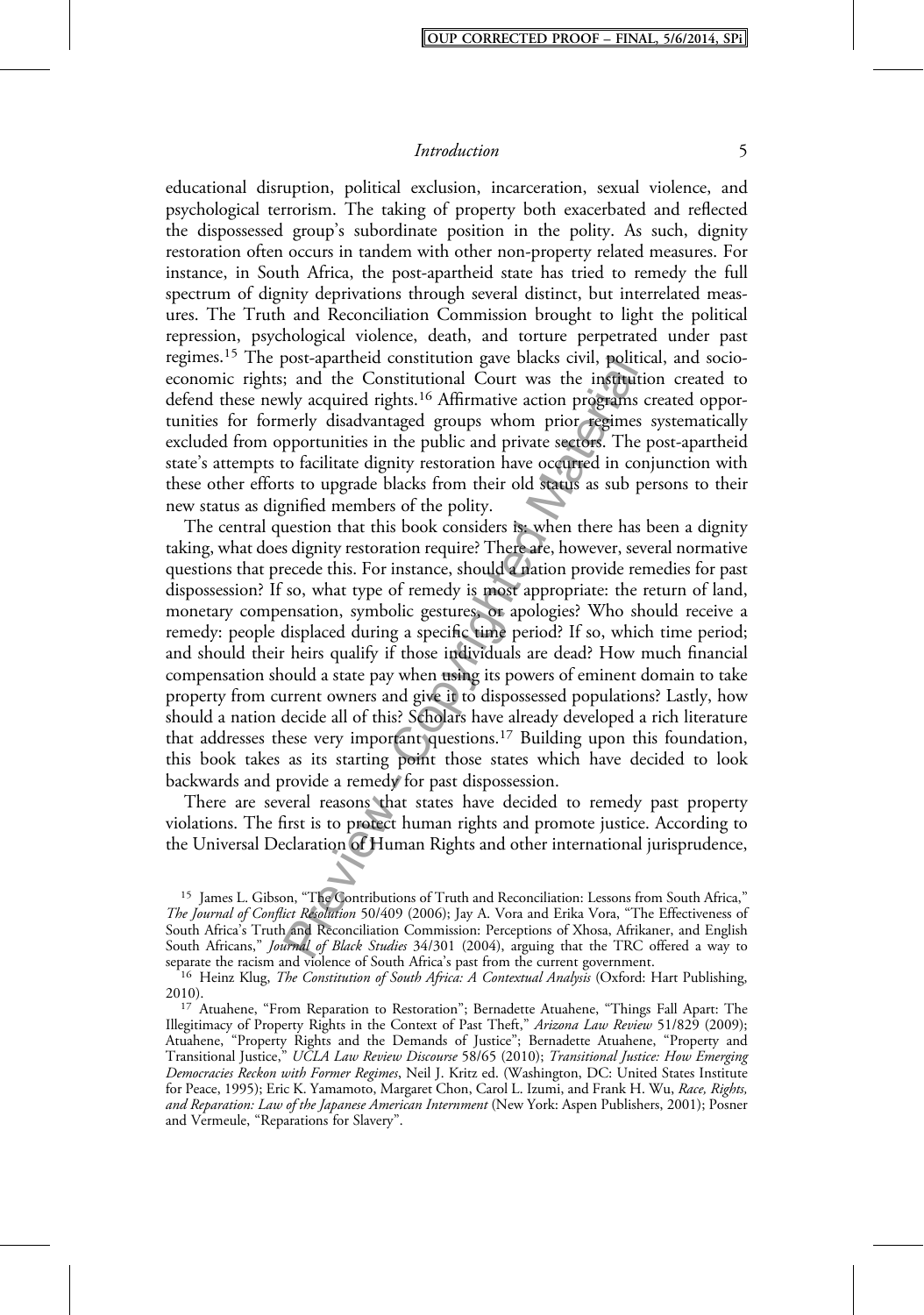a person arbitrarily deprived of property with no payment of just compensation is entitled to an effective remedy.18 Another reason is that remedying past property violations can confer legitimacy on the state and its governing structures;<sup>19</sup> and building legitimacy is especially crucial after regime or leadership transitions. Also, states have decided to address past property violations because this is sometimes necessary to legitimize existing property arrangements. When property rights are systematically acquired by theft, it is difficult to justify state protection of these illegitimately acquired rights. Remedying past property violations sanitizes existing property rights and removes the stench of past theft. In addition, when current and past owners have rights to the same property, ownership is contested, property rights are unclear, and economic development is hindered.<sup>20</sup> By remedying past property violations, states can clarify existing property rights and promote economic development.

Finally, states have decided to remedy past property violations because a failure to do so can potentially imperil current stability.<sup>21</sup> South Africa is the perfect case in point because its failure to rectify its land inequality is like a sea of oil waiting for a match. In one of the most impressive public opinion studies on land reform in South Africa to date, James Gibson surveyed 3,700 South Africans and found that 85 percent of black respondents believed that "most land in South Africa

and removes the stench or past thert. In addition, we rights to the same property, ownership is coonsidered and the same property in the same to same the same property in the set is falled to remedy past property rights an <sup>18</sup> Universal Declaration of Human Rights, General Assembly Resolution 217A (1948), 71. U.N. GAOR, 3rd Session, 1st plenary meeting, U.N. Document A/810 (12 December 1948). It asserts that a person arbitrarily deprived of her property with no just compensation is entitled to an effective remedy. Universal Declaration, article 17 paragraph 2, stating, "No one shall be arbitrarily deprived of his property"; Universal Declaration, article 8, stating, "Everyone has the right to an effective remedy by the competent national tribunals for acts violating the fundamental rights granted him by the constitution or by law"; Factory at Chorzow (Germ. v. Pol.), 1927 P.C.I.J. (ser. A) No. 9 ( July 26). There is, however, some debate as to whether this right to a remedy applies to historic wrongs or if it is time limited. Jon Elster, "On Doing What One Can: An Argument against Post-Communist Restitution and Retribution," Eastern Europe Constitutional Review 15 (1992), 15, arguing that restitution after a long duration of time has passed is only appropriate when all guilty parties can be punished without inconsistencies; Jeremy Waldron, "Superseding Historic Injustice," Ethics 103/4 (1992), 6-7.

 $(19)$  All governments require a threshold level of legitimacy for citizens to obey the law without excessive coercion. Atuahene, "Things Fall Apart," 829; Alan Hyde, "The Concept of Legitimation in<br>the Sociology of Law," *Wisconsin Law Review* 379 (1983); John Simmons, "Justification and Legitimacy," Ethics 109/739 (1999); Tom R. Tyler, "Psychological Perspectives on Legitimacy and Legitimation," Annual Review of Psychology 57/375 (2006).

 $\frac{\delta^{20}}{20}$  Hernando de Soto, The Mystery of Capital: Why Capitalism Triumphs in the West and Fails Everywhere Else (New York: Basic Books, 2000); Daron Acemoglu and James Robinson, Why Nations Fail: Origins of Power, Poverty and Prosperity (New York: Random House, 2012); Roy L. Prosterman and Jeffrey M. Riedinger, *Land Reform and Democratic Development* (Baltimore: The Johns Hopkins University Press, 1987), 74–7 and 94–8. Stable land tenure has been linked to increased agricultural productivity and an increased Birth-and-Death-Based-Modernization Index rating, which signifies a

<sup>21</sup> Atuahene, "Things Fall Apart"; Luke Zunga, Farm Invasions in Zimbabwe: What Lessons for Democracy in Africa? (Ferndale: Truth House Publishing, 2011); Deena I. Abu-Lughod, "Failed Buyout: Land Rights for Contra Veterans in Postwar Nicaragua," Latin American Perspectives 27/32 (2000); Michael Fishbach, "Settling Historical Land Claims in the Wake of Arab-Israeli Peace," Journal of Palestine Studies 27.1/38 (1997); Saskia van Hoyweghen, "The Urgency of Land and Agrarian Reform in Rwanda," African Affairs 98/353 (1999).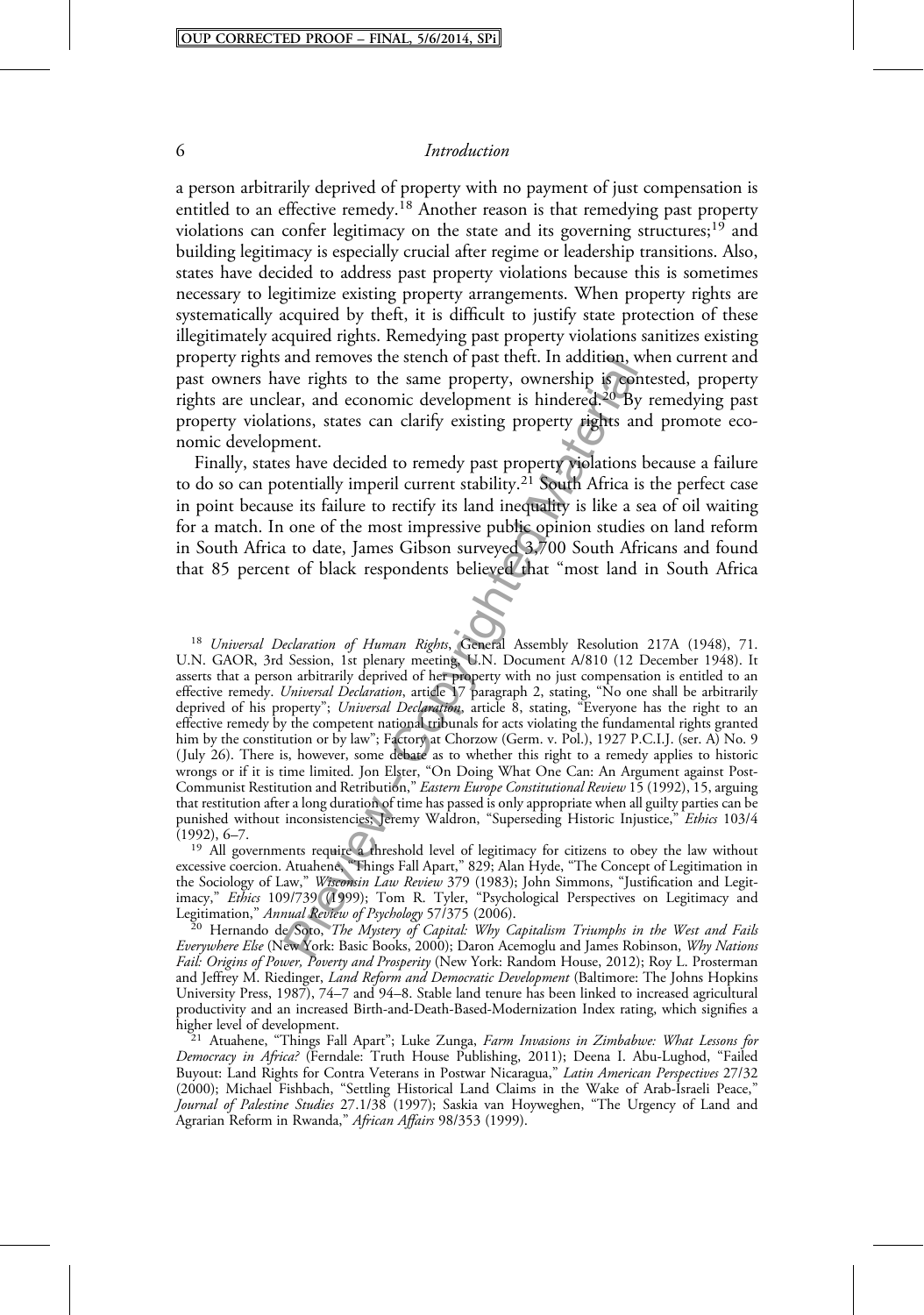was taken unfairly by white settlers, and they therefore have no right to the land today."<sup>22</sup>

Gibson's most troubling finding was that two of every three blacks agreed that "land must be returned to blacks in South Africa, no matter what the consequences are for the current owners and for political stability in the country."<sup>23</sup> According to Gibson's data, most blacks, whether they live in rural or urban areas, see the land as stolen and want it back even if redistribution will provoke political unrest. If the post-apartheid state does not adequately address past land injustice, current stability may be in jeopardy.<sup>24</sup>

For all of these reasons, South Africa's post-apartheid state has decided to look backwards and address the dignity takings that occurred under colonialism and apartheid.

## I. Brief history of dignity takings in South Africa

ray.<sup>--</sup><br>
e reasons, South Africa's post-apartheid state has decrease the dignity takings that occurred under correct<br>
didress the dignity takings in South African correct and the company (VOC) in P<br>
an land seizures in So The first European land seizures in South African history began with the founding of the Cape Station by the Dutch East India Company (VOC) in March 1651.25 The VOC gave the native population the option of leaving or remaining on their land as the servants of the Dutch.<sup>26</sup> In 1679 the VOC began to pursue a more active land acquisition policy, which granted white settlers land as long as it was brought into cultivation within three years.27 The VOC acquired this land from natives through brute force or sometimes through purchase from community leaders. But, since these leaders were unfamiliar with Dutch law or the concept of the permanent sale of land, some scholars have concluded that the early land purchase deals were based on deceit.<sup>28</sup> The British conquest of the Dutch colony in 1806 did not lead to any changes to the racially oppressive land policies existing at the time.29

<sup>22</sup> James L. Gibson, *Overcoming Historical Injustices: Land Reconciliation in South Africa* (New York: Cambridge University Press, 2010), 31.

<sup>23</sup> Gibson, *Overcoming Historical Injustices*, 32.<br><sup>24</sup> Mark Lichbach, "Will Rational People Rebel against Inequality?: Samson's Choice," *American* Journal of Political Science 34/1049 (1990); Manus Midlarsky, "Rulers and the Ruled: Patterned Inequality and the Onset of Mass Political Violence," American Political Science Review. 82/491 (1988); Édward Muller et. al., "Land Inequality and Political Violence," American Political Science<br>Review 83/577 (1989)

<sup>25</sup> M.F. Katzen, "White Settlers and the Origin of a New Society, 1652–1778," The Oxford History of South Africa: Volume I, South Africa to 1870, Monica Wilson and Leonard Thompson eds. (Oxford: Oxford University Press, 1969), 187–9; Michael A. Yanou, Dispossession and Access to Land in South Africa: An African Perspective (Mankon: Langaa Research & Publishing Common Initiative Group, 2009), 9-10.

<sup>26</sup> Leonard Thompson, *History of South Africa*, 3rd edn (New Haven: Yale University Press, 2001), 31–2.

<sup>27</sup> Leonard Guelke, "Frontier Settlement in Early Dutch South Africa," Annals of the Association of American Geographers  $66/25$  (1976), 25–42, 29.

<sup>28</sup> Michael Robertson, Land and Post Apartheid Reconstruction in South Africa (Oxford: Oxford University Press, 1998), 304–5; Yanou, *Dispossession and Access*, 10–11.<br><sup>29</sup> Thompson, *History of South Africa*, 52–7.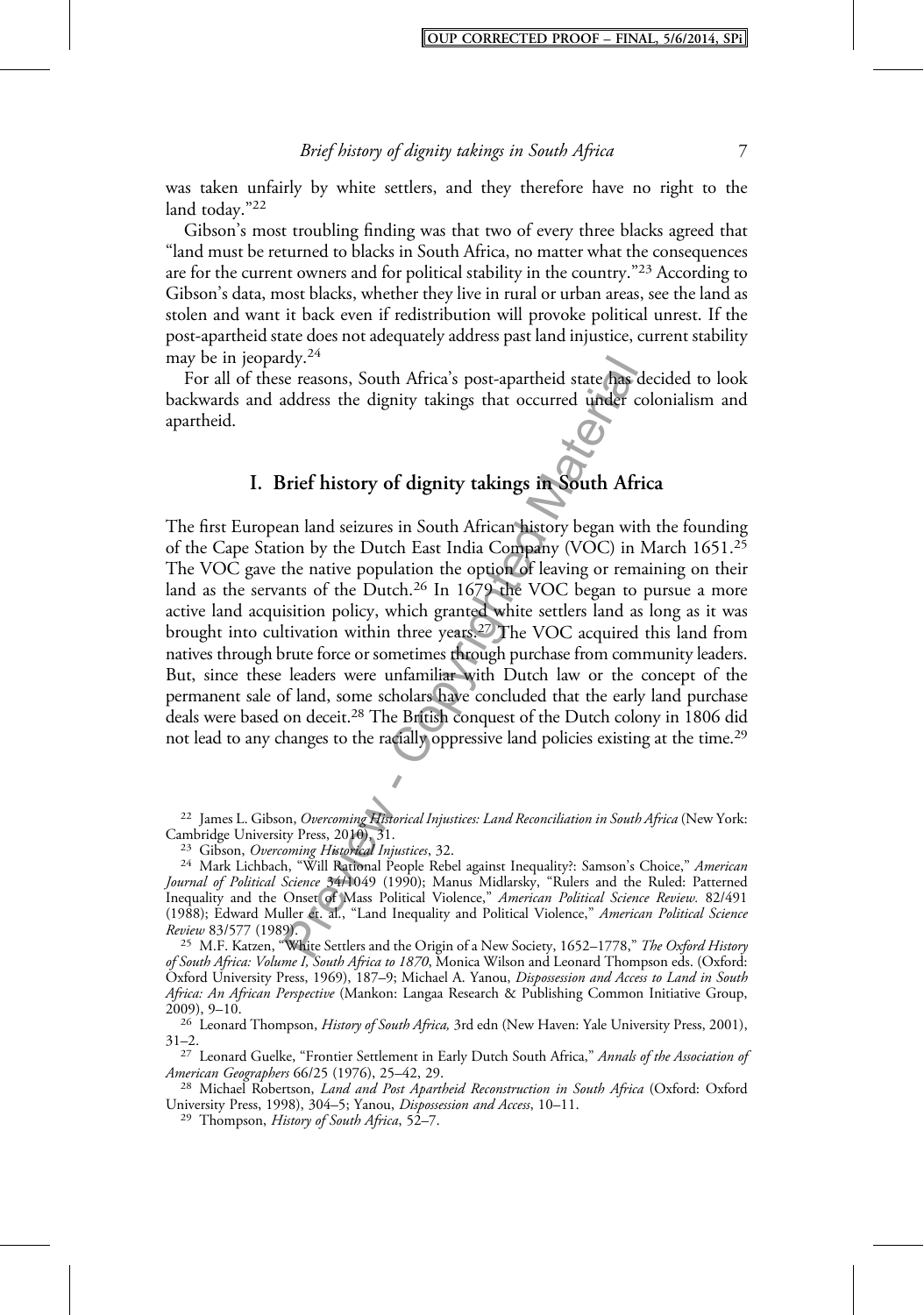In fact, land dispossession accelerated as the British conquered new communities and took the best land for themselves.30

Native populations did not give up their lands easily and fought several wars to resist British encroachment. For instance, in 1834 under the leadership of Gcaleka, the Xhosa waged a guerrilla war against the British. While initially successful in driving the British back, the arrival of British reinforcements led to the defeat of the Xhosa and the execution of Gcaleka.<sup>31</sup> Despite their valiant efforts, native populations ultimately were decimated by smallpox, retreated inland, or remained under colonial authority. Those natives under colonial rule were forced into servitude as herdsmen, domestic servants, or agricultural laborers, and many had to pay the colonists rent, tax (in the form of a share of their produce), or labor service.<sup>32</sup>

rty. I nose natives under colonial rule were rorced in<br>extic servants, or agricultural laborers, and many<br>tax (in the form of a share of their produce), or lab<br>rly nineteenth century, British officials used force<br>way to as Since the early nineteenth century, British officials used forced removals and relocations as a way to assert colonial authority and control the indigenous population. But, soon after the union of South Africa was formed in 1910, the land seizures and relocations took a decidedly legal turn. The 1913 Natives Land Act lead to only 7 percent of the country's land being reserved for "natives."<sup>33</sup> The 1936 Native Trust and Land Act eventually expanded this number to 13 percent.<sup>34</sup> The acts forbade Africans from purchasing or renting land outside of the reserves, which relegated Africans to being labor tenants or full-time employees on 87 percent of their native land. Land plots situated outside of the designated reserves and purchased prior to 1913 were called black spots and remained under the constant threat of eviction.<sup>35</sup> Consequently, one scholar remarked that "[t]he Natives Land Act thus turned into law the process of dispossessing Africans of their land that had been going on for the past 200 years. Law, not war, was the final means of conquest."<sup>36</sup>

The twentieth century brought with it industrialization and urbanization, and shifted the center of economic activity from rural to urban areas.<sup>37</sup> Although the newly formed South African state encouraged Africans to labor in urban areas, they were not supposed to plant roots there. The motivating ideology was that Africans, like farm animals, did not belong in the city, but rather in the rural areas. This ideology was most influentially articulated in 1922 by the Transvaal Local

<sup>31</sup> Thompson, *History of South Africa*, 75–6.<br><sup>32</sup> Katzen, "Origin of a New Society," 184; Thompson, *History of South Africa*, 110–11.<br><sup>33</sup> Natives Land Act 27 (1913).<br><sup>34</sup> Native Trust and Land Act 18 (1936).<br><sup>35</sup> Brad

Natal, South Africa," Journal of Black Studies 33/761 (2003), describing the removal of a black spot in<br>KwaZulu-Natal from 1956 to 1974.

<sup>36</sup> Zohra Dawood, "Race and Space: Dispossession through the Group Areas Act," Surplus People<br>Project 85 (1994).

<sup>37</sup> Saskia Sassen, "Cities Today: New Frontier for Major Developments," Annals of the American Academy of Political and Social Science 626/53 (2009), 53-4 and 67-8, asserting that even as heavy industry, which initially grew urban centers, wanes cities will continue to be the focus of growth as structural reliance on service sectors located in urban areas will drive their growth.

<sup>&</sup>lt;sup>30</sup> Monica Wilson, "Co-operation and Conflict: The Eastern Cape Frontier," The Oxford History of South Africa: Volume I, South Africa to 1870, Monica Wilson and Leonard Thompson eds. (Oxford: Oxford: Oxford: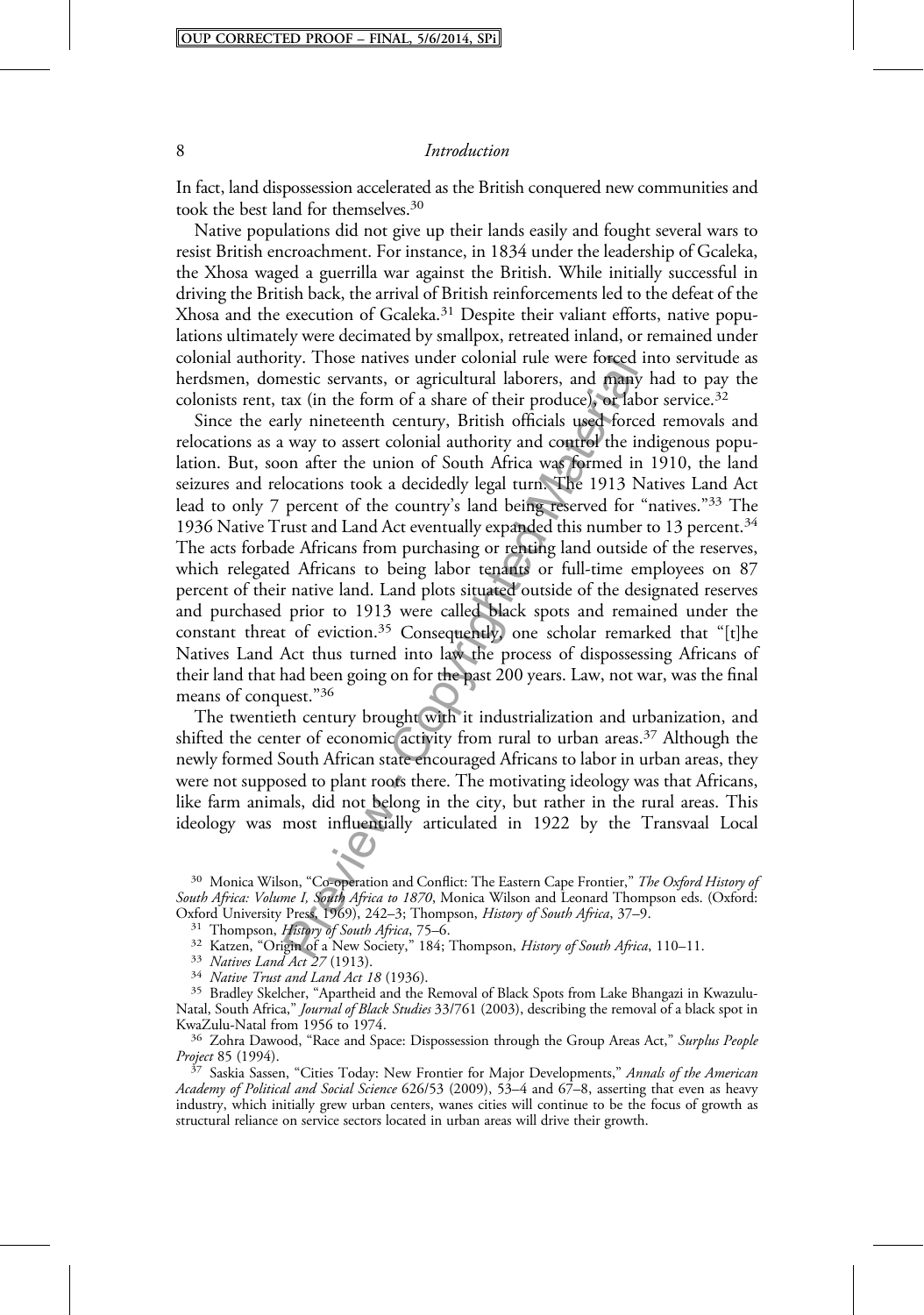Government Commission chaired by Colonel C.F. Stallard—popularly known as the Stallard Commission. This commission concluded that the African should only enter the city "when he [was] willing to enter and to minister to the needs of the white man" and should be forced to depart "when he [ceased] so to minister."<sup>38</sup> Scholars have offered different rationales for the impetus behind laws and policies that assumed whites were natural urbanites and Africans congenital rural dwellers; the most prominent being military considerations, political domination, and capital accumulation.39 As agriculture began to lose its dominance and urban economies became more lucrative, the state used a complicated web of mutually reinforcing laws to minimize and control black presence in urban areas.

crative, the state used a complicated web of multia<br>
and control black presence in urban areas.<br>
The and control black presence in the state could compel natives to move. Natives could<br>
ban Areas) Act of 1923, which expand The first major law that sought to regulate African presence in urban areas was the Natives (Urban Areas) Act of 1923, which expanded the number of urban locations where the state could compel natives to move. Natives could occupy, but not purchase a residence in these urban locations, which came to be called "townships" or "locations."<sup>40</sup> This act allowed those Africans who qualified under section 10 of the act as amended to temporarily reside in the townships only with a pass in hand at all times; and it allowed only domestic servants to live in town.41 The Urban Areas Act ensured that there was no settled African urban labor force, and thus created a pool of vulnerable migrant laborers who, at any moment, could be sent to the native reserves and deprived of their livelihood. This vulnerability made African laborers less likely to organize and strike for better wages, which minimized the risk to white supremacy that a pool of empowered African laborers would pose.<sup>42</sup>

The urban locations set aside for African laborers were often deplorable slums. In African Population Relocation in South Africa, Maré describes what people endured when they relocated to the township of Nondweni: "People were moved on trucks and excess possessions had to be left behind . . . [T]he pit toilets filled up with water because the ground is not sufficiently porous; cases of typhoid fever, malnutrition related diseases and pneumonia occur frequently."<sup>43</sup> In the 1920s, there were initial attempts to clear the slums and build model townships near urban areas, but these failed to remedy the overcrowding because they were not large enough to accommodate the influx of migrants to the cities.

<sup>38</sup> T.R.H. Davenport, The Beginnings of Urban Segregation in South Africa: The Natives (Urban Areas) Act of 1923 and its Background, (Grahamstown: Institute of Social and Economic Research,

1971). <sup>39</sup> Paul Maylam, "Explaining the Apartheid City: 20 Years of South African Urban Historiog-<br>1995), 24.

 $r^{40}$  The Natives (Urban Areas) Act (1923) was amended and expanded in 1930, 1937, 1944, 1952, 1955, 1956, 1957, 1964, and 1971. The *Natives (Urban Areas) Consolidation Act* (1945) had the same restrictions as the 1923 Act, but established section 10 rights.

<sup>41</sup> Davenport, *Beginnings of Urban Segregation*, 78.<br><sup>42</sup> Elaine Unterhalter, *Forced Removal: The Division, Segregation and Control of the People of South*<br>*Africa* (London: International Defense and Aid Fund Publicati

<sup>43</sup> G. Maré, African Population Relocation in South Africa (Johannesburg: The South Africa Institute of Race Relations, 2000), 15.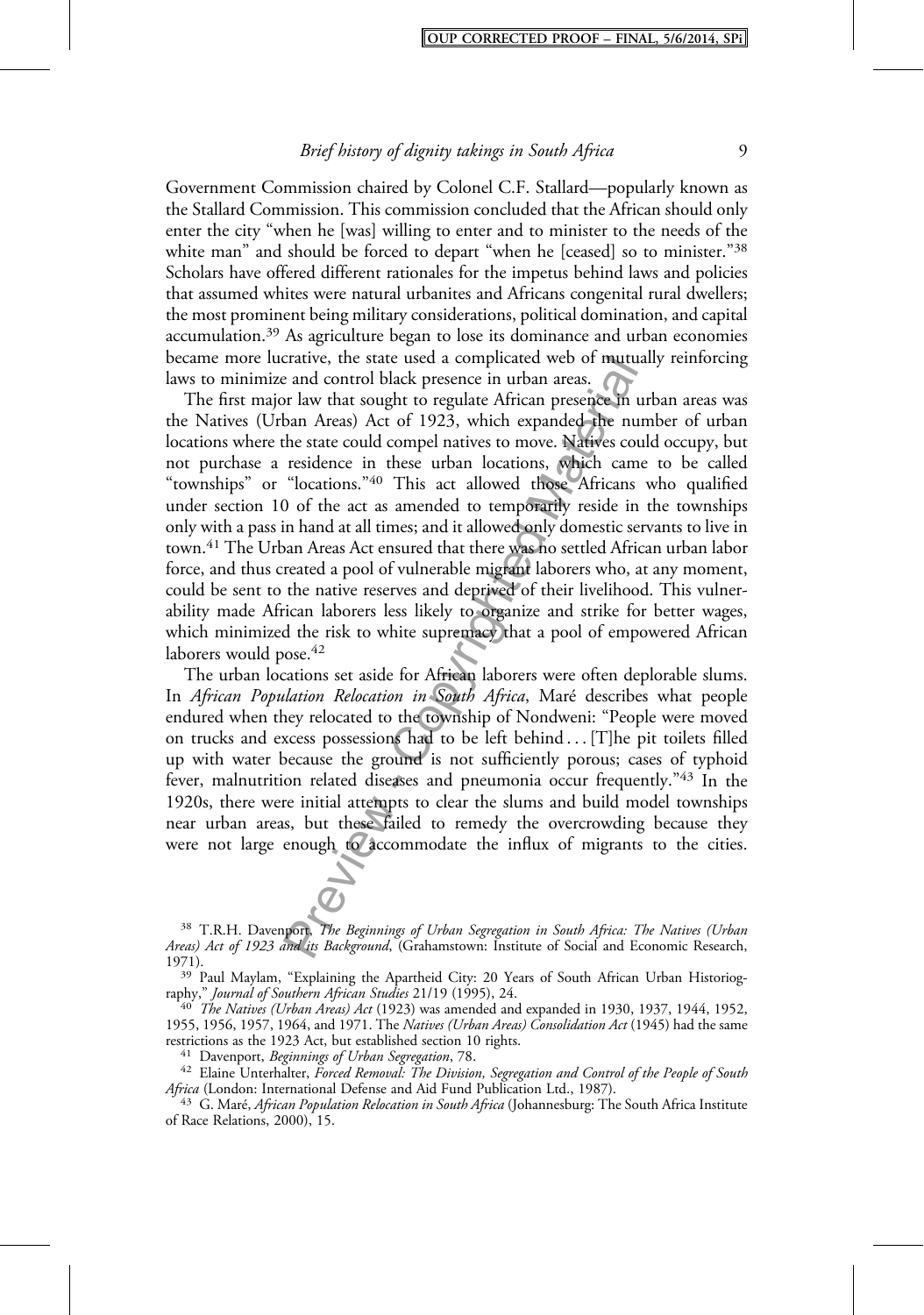Consequently, African workers and their families were forced to live in overcrowded, unventilated rooms with no provision for sanitation.<sup>44</sup>

The Native Administration Act of 1927 was the next major law responsible for the dislocation of Africans in urban areas.<sup>45</sup> Prior to 1927, each jurisdiction had its own policies for removing Africans, some jurisdictions being more aggressive than others. As a result, the act centralized the state's power by allowing the Governor-General—whom the Act deemed the Supreme Chief of all natives—to remove any "tribe or Native" as he deemed necessary for the public interest.<sup>46</sup>

Seven years later, the state pursued more creative grounds to dislocate urban Africans. Under the guise of a public health measure, the 1934 Slums Act further consolidated the presence of Africans in urban areas.<sup>47</sup> The Act created a standard for housing and allowed the government to clear and seize any property falling below this standard.<sup>48</sup> Instead of resolving the problem of slums, the Act simply created new shantytowns far from the city center, which had inadequate housing, forcing many Africans and coloureds to illegally squat. The crowded, substandard conditions promoted illegal activities as people sought to eke out an existence.<sup>49</sup>

ater, the state pursued more creative grounds to<br>refrequence of a public health measure, the 1926 SI<br>e presence of Africans in urban areas, <sup>47</sup> The Act cr<br>d allowed the government to clear and seize any<br>dard.<sup>48</sup> Instead The Nationalist party came to power in 1948 and escalated the existing system of apartheid.<sup>50</sup> The apartheid regime forcibly removed millions of urban blacks from their homes and property in order to create a society where each race and ethnic group lived separately. The apartheid government enacted the Group Areas Act of 1950 and 1957, which assigned each ethnic group an area where only they could live, own property, and conduct business.<sup>51</sup> Whites, Asians, coloureds, Xhosa, Tswana, Venda, Pedi, Swazi, Zulu, and South Sotho each became pieces of a racial and ethnic jigsaw puzzle, and with great force and destruction, the government attempted to move the pieces of the puzzle so that every group was in their "proper" place. A civil society organization, the Surplus People's Project, reported that the Group Areas Act was responsible for most of the relocations in urban areas,

<sup>44</sup> Nigel Worden, *The Making of Modern South Africa: Conquest, Apartheid and Democracy, 4th edn* 

(Oxford: Blackwell Publishing, 2007), 67–9.<br><sup>45</sup> *The Native Administration Act 38* (1927).<br><sup>46</sup> Leonard Lazar, "Legal Centralism in South Africa," *The International and Comparative Lau* Quarterly 19/492 (1970), 495.<br>
<sup>47</sup> Maylam, "Explaining the Apartheid City," 27.<br>
<sup>48</sup> Gibson, *Overcoming Historical Injustices*, 13. As part of the Act, loans were made available for

communities to build new housing for all races, but the program was rarely used to provide housing for

<sup>49</sup> Worden, Making of Modern South Africa, 69; David Welsh, "The Growth of Towns," Oxford History of South Africa, Volume II, South Africa 1870-1966 (Oxford: Oxford University Press, 1971),<br>235–6.

<sup>50</sup> Saul Dubow, "Afrikaner Nationalism, Apartheid and the Conceptualization of 'Race'," Journal of African History 33/209 (1992). "In the case of apartheid, racist ideology both reflected and grew out of already existing notions of human difference. But, in helping to systematize and rationalize such assumptions, it also worked to entrench them legislatively and ideologically."

<sup>51</sup> David Welsh, *The Rise and Fall of Apartheid* (Charlottesville: University of Virginia Press, 2009), 55, asserting that the Group Areas Act was a key part of segregation as it covered all races and replaced existing legislation with a unified system; Alan Mabin, "Comprehensive Segregation: the Origins of the Group Areas Act and its Planning Apparatus," Journal of Southern African Studies 18/405 (1992).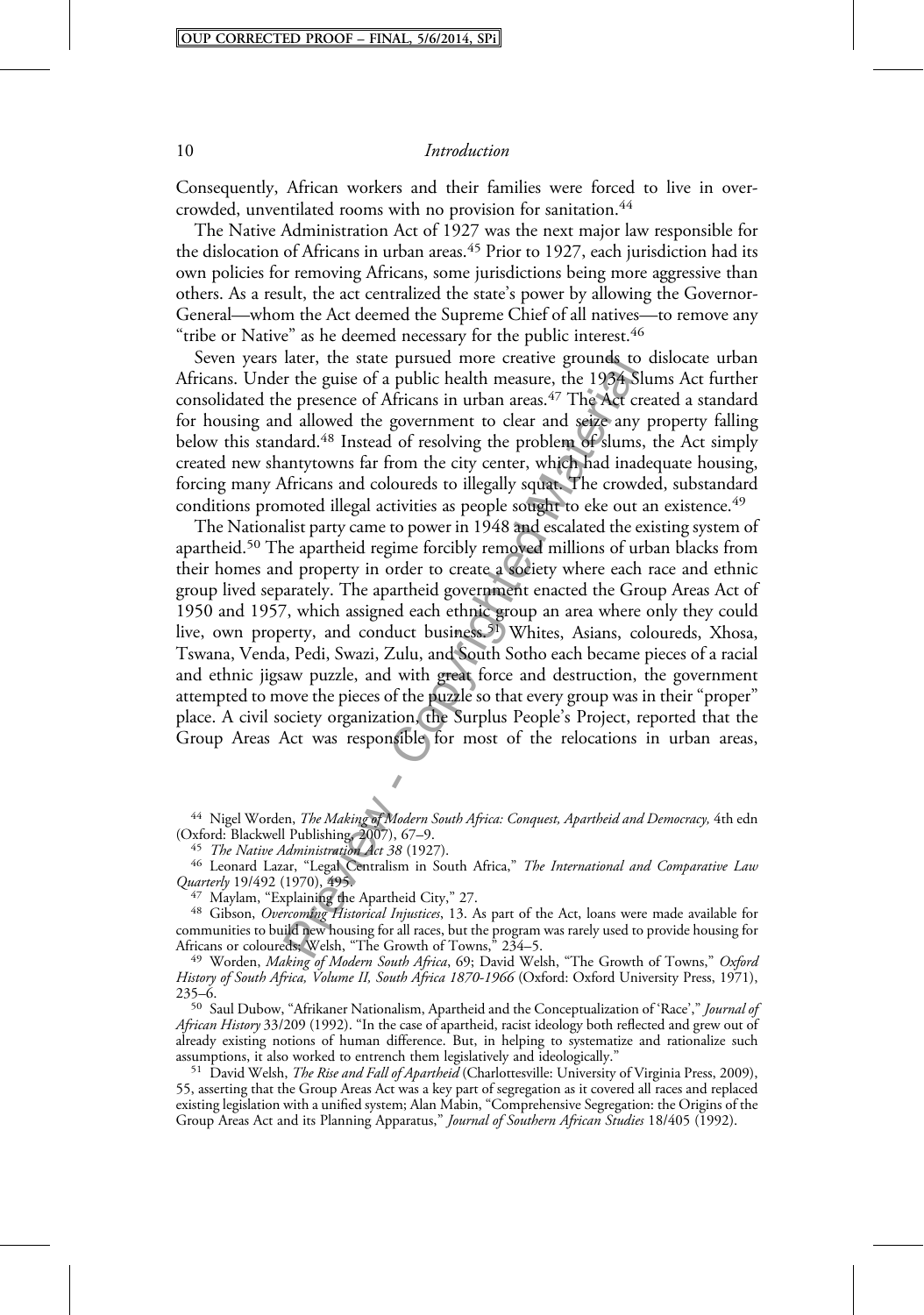displacing about 860,400 people.<sup>52</sup> The apartheid government transferred seized property to a different racial or ethnic group for residential occupation, sold it for commercial or industrial purposes, or kept the land for governmental use.<sup>53</sup>

By 1950, previous laws already relegated Africans to either rural reserves or urban locations on the city's periphery, so the Group Areas Act mainly affected Indians and coloureds who had been long established and intermixed in urban areas. Yet, some African communities were also affected by the Group Areas Act. For instance, from 1900 to 1965 a community in Simonstown called Luyolo was the only permanent African location in the Cape Peninsula. Luyolo's 1,600 male residents worked primarily at the nearby port and quarry and the women worked as domestic servants in and around town.<sup>54</sup> Mr. Rabodila, a former resident of Luyolo township, lamented the impact of the Group Areas Act on his community:

an location in the Cape Pennisula. Luyolo 8 15000<br>
7 at the nearby port and quary and the women work<br>
or around town.<sup>54</sup> Mr. Rabodila, a former resident of<br>
he impact of the Group Areas Act on his communi<br>
blo, yes. Luyo I was born in Luyolo, yes. Luyolo location in Simonstown and I grew up there and it was a very nice place—vibrant . . . Then, we were a closely knit community; very close. We were not a big location. It was a small, small location, yes. But, as the years go by, when the apartheid government took over, they started now to forcefully remove all the African people from the towns and they all dumped us in Gugulethu . . . And there now people and families were broken down and people are now trying to come to terms with the new environment because it was a desert of a place, yes. But anyway, we couldn't do otherwise because it was the system then which was applied. And to tell you the honest truth, things were never the same again because that was the most cruel law of apartheid. They call it the Group Areas Act. That was the most [pause] it dealt a big blow to African people and that is why we are in this plight, yes.<sup>55</sup>

Throughout the 1960s, the apartheid state "deproclaimed" (i.e. eradicated) townships, particularly in Transvaal and Orange Free State, further decimating an already embattled urban African presence.<sup>56</sup> It started in 1955 when the Tomlinson Commission established Bantustans or Homelands, which were purportedly autonomous nation states that the apartheid government set aside for different African ethnic groups. Townships were deproclaimed and Africans were forced to move to the Bantustans if their townships were within 75km or less of them. Accordingly, "[i]t was calculated in 1983 that throughout the Republic 730,000 people had been forced to move through the policy of deproclaiming townships, and that a further 184,000 people were under threat of removal."<sup>57</sup>

In a further blow to the land rights of Africans living in urban areas, in 1968, the apartheid government abolished the thirty-year leasehold—a quasi-form of

<sup>&</sup>lt;sup>52</sup> Laurin Platzky and Cherryl Walker, *The Surplus People: Forced Removals in South Africa* (Johannesburg: Ravan Press, 1985).

<sup>&</sup>lt;sup>53</sup> Elizabeth S. Landis, "South African Apartheid Legislation I: Fundamental Structure," Yale Law Journal 71/1 (1961), 21–4, describing the sale of seized land after three months to any individual or company that was racially allowed to buy it, for companies this meant that the controlling interest of

<sup>&</sup>lt;sup>54</sup> Dawood, "Race and Space."<br><sup>55</sup> Confidential Interview: Rabodila, Western Cape, South Africa (2008).<br><sup>56</sup> Platzky and Walker, *The Surplus People*, 33.<br><sup>57</sup> Platzky and Walker, *The Surplus People*, 33.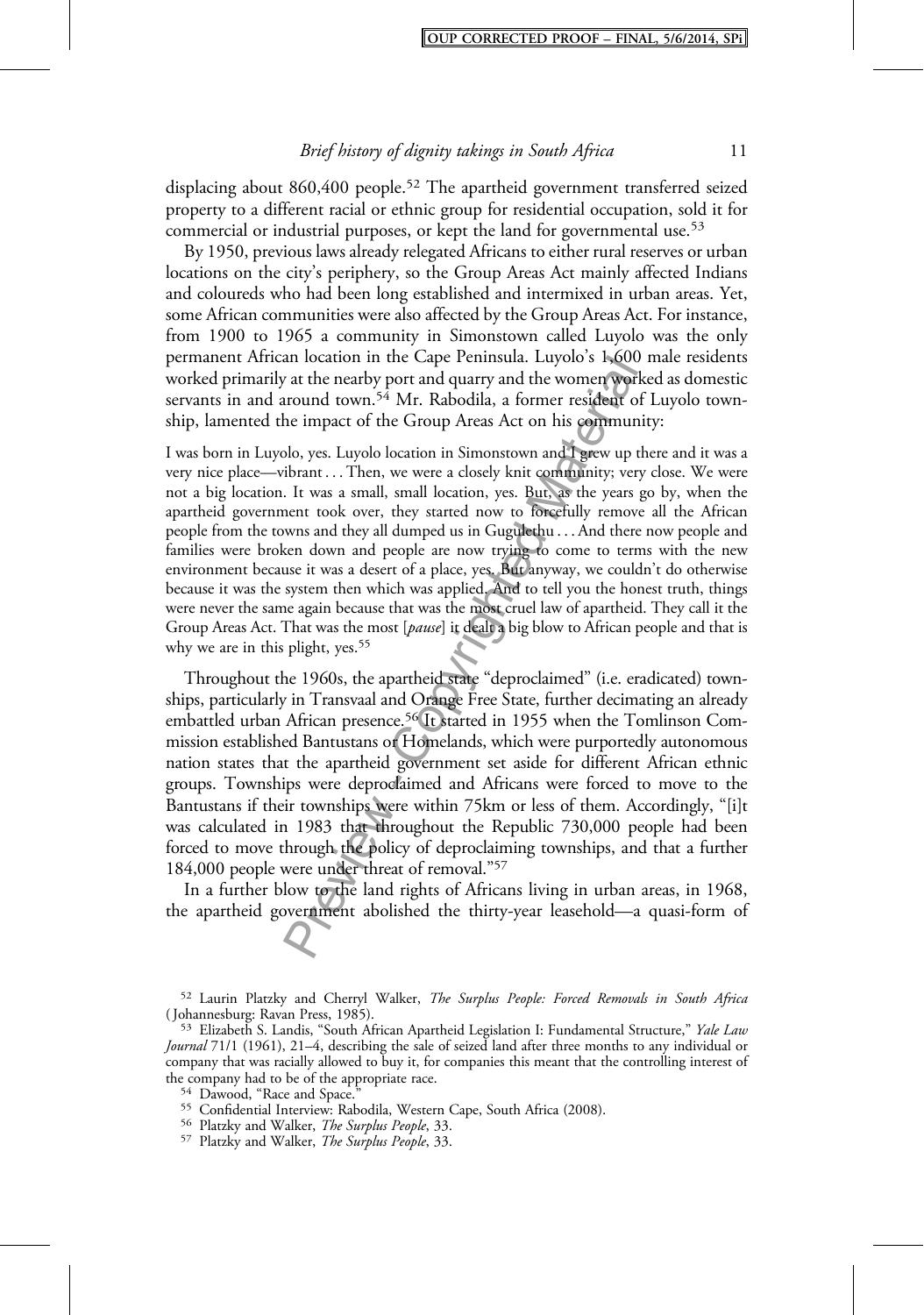ownership.<sup>58</sup> Also, for Africans who had managed to own homes, the state denied them the ability to bequeath their houses to their heirs.<sup>59</sup> The apartheid regime also discontinued the provision of sub-economic housing for Africans and abolished the provision of family accommodations, resulting in an 186,000 housing shortfall in urban townships by 1980.<sup>60</sup> Consequently, even when the apartheid state did not formally deproclaim their townships, many Africans were forced to abandon the townships and move to the Bantustans due to limited housing options.

nia and apartneld states used a well-orchitated sy<br>to disposess blacks. As a result, in 1994, whires conditioned and although they constituted less than 10 percent<br>as one unifying chord over the centuries—disposees<br>to sub As demonstrated by this brief history, from 1651 to the demise of apartheid in 1994, the colonial and apartheid states used a well-orchestrated symphony of laws and brute force to dispossess blacks. As a result, in 1994, whites owned about 87 percent of the land although they constituted less than 10 percent of the population.61 There was one unifying chord over the centuries—dispossession was part of a larger strategy to subjugate blacks whom white authorities considered sub persons not worthy of full and equal inclusion in the political community.

Mr. Carol—a coloured man from the community of Die Eiland—lamented: "I suffered because of apartheid because of segregation . . . I was a second class citizen, even worse than that. I don't think you will ever know what it really was like not to be treated as people. Not to be treated as human beings."<sup>62</sup> Historian Leonard Thompson explained how whites justified this subhuman treatment:

Virtually all the Whites in the region, in common with their contemporaries in Europe and the Americas, regarded themselves as belonging to a superior, Christian, civilized race and believed that, as such, they were justified in appropriating native land, controlling native labor and subordinating native authorities.<sup>63</sup>

The historical record is clear: the dispossessions in South Africa were part of a larger strategy that dehumanized and infantilized blacks—they were dignity takings.

After a long, hard-fought struggle, apartheid ended and a multiracial democracy committed to justice and human rights was born.<sup>64</sup> Like many other states in transition, the new South African state had a choice: it could either address past land theft or ignore it. Under the leadership of President Nelson Mandela, the state decided to address it. An important part of the post-apartheid state's strategy was

<sup>58</sup> T.R.H. Davenport, South Africa: A Modern History (New York: Macmillan Press, 1977), 342. The leaseholds were originally granted during World War II, but not made available for renewal and local governments were pressured to purchase the leased property.

local governments were pressured to purchase the leased property.<br><sup>59</sup> Pauline Morris and Sheila T. van der Horst, "Urban Housing," Sheila T. Van der Horst and Jane<br>Reid eds., *Race Discrimination in South Africa*, (Cape T Reid eds., *Race Discrimination in South Africa*, (Cape Town: David Phillip Publishers, 1981), 94.<br><sup>60</sup> Survey of Race Relations in South Africa (1980), 310.<br><sup>61</sup> Johan van Rooyen and Bongiwe Njobe-Mbuli, "Access to Land:

Agricultural Land Reform in South Africa: Policies, Markets and Mechanisms, Johan van Zyl, Johann Kirsten, and Hans P. Binswanger eds. (Cape Town: Oxford University Press, 1996), 461; Cheryl Harris, "Whiteness as Property," *Harvard Law Review* 106/1707 (1993).<br><sup>62</sup> Confidential Interview: Carol, Western Cape, South Africa (2008).<br><sup>63</sup> Thompson, *History of South Africa*, 122.<br><sup>64</sup> P. Eric Louw, *The Rise, Fal* 

describing the resistance by the ANC and PAC to apartheid by non-violent means, direct action, and armed resistance from the 1940s until the 1980s; Walter Sisulu, The Road to Liberation: 30th T.B. Davie Memorial Lecture (Cape Town: University of Cape Town, 1990), 5, calling for a peaceful transition out of apartheid and describing the ANC's commitment to it.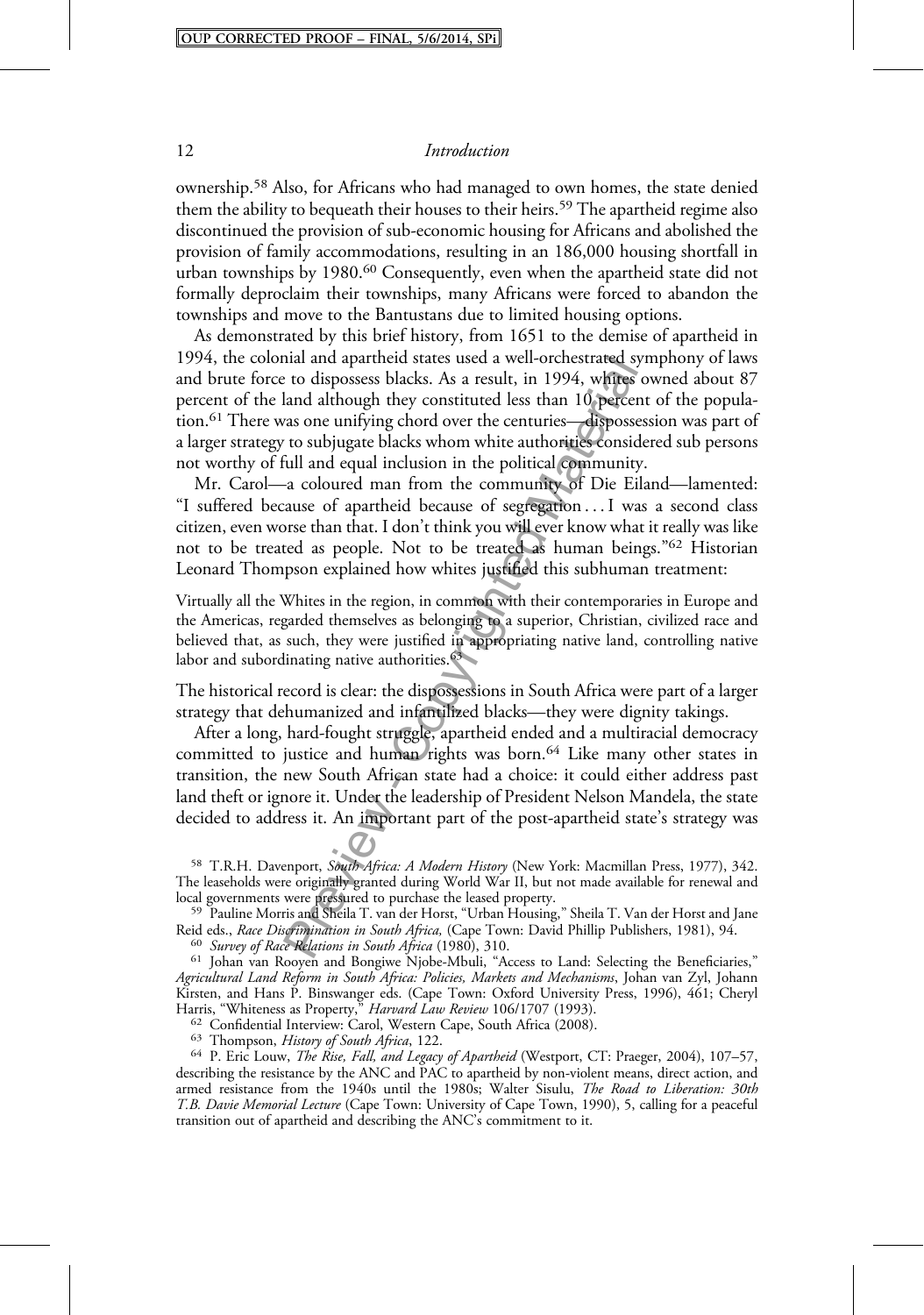section 25.7 of the South African constitution, which mandates that "a person or community dispossessed of property after 19 June 1913 as a result of past racially discriminatory laws or practices is entitled . . . either to restitution of that property or to equitable redress."<sup>65</sup> The Commission on the Restitution of Land Rights (otherwise known as the commission) was the administrative agency charged with making this constitutional promise a reality.

An enormously complicated task lay before the commission because a comprehensive remedy for past property injustices in South Africa required more than providing compensation for physical takings. It involved confronting the underlying dehumanization, infantilization, and political and economic exclusion that enabled these dignity takings. That is, it involved dignity restoration. The following section describes the methods I used to investigate the circumstances under which the commission facilitated dignity restoration and when it did not.

# II. Methodology

This book introduces the terms dignity takings and dignity restoration and uses empirical methods to develop the concepts. The primary data source was in-depth, semi-structured interviews of people who participated in the South African land restitution program. The book purposely privileges their voices and perspectives so that the reader can hear from people who are often not given a platform to speak.

ensation for physical takings. It involved confrontiation, infantilization, and political and economic<br>tation, infantilization, and political and economic<br>the methods I used to investigate the circumstance<br>facilitated dign I completed 141 semi-structured interviews of 151 urban claimants, which lasted between thirty and ninety minutes each. These interviews were audio taped, transcribed, and conducted with the promise of confidentiality (pseudonyms mask the respondents' identities). I conducted 80 percent of these interviews entirely in English and used a translator when the respondent was not comfortable speaking in English. All interviews took place in person and not over the phone. I conducted most interviews one person at a time, but in a few instances I used focus groups.

In addition to the semi-structured interviews, I relied on three other sources of data. First, I conducted twenty-six semi-structured interviews of bureaucrats, whom I refer to as *commission officials*, working in the central land claims commission as well as in the Gauteng and Western Cape regional land claims commissions. Each interview lasted between thirty and ninety minutes, was audio taped and transcribed, but not confidential. Second, I occupied an office in the central land claims commission in Pretoria and conducted participant observation for seven months. I was in South Africa from February to August of 2008 to conduct all fieldwork.<sup>66</sup> Third, I utilized secondary sources such as government documents, books, newspapers, and academic articles.

<sup>65</sup> Constitution of the Republic of South Africa, (1996)  $\S25(7)$ .<br><sup>66</sup> The research was funded primarily by the Council on Foreign Relations International Affairs Fellowship and the American Bar Foundation. The Land Restitution Commission provided supplementary funding.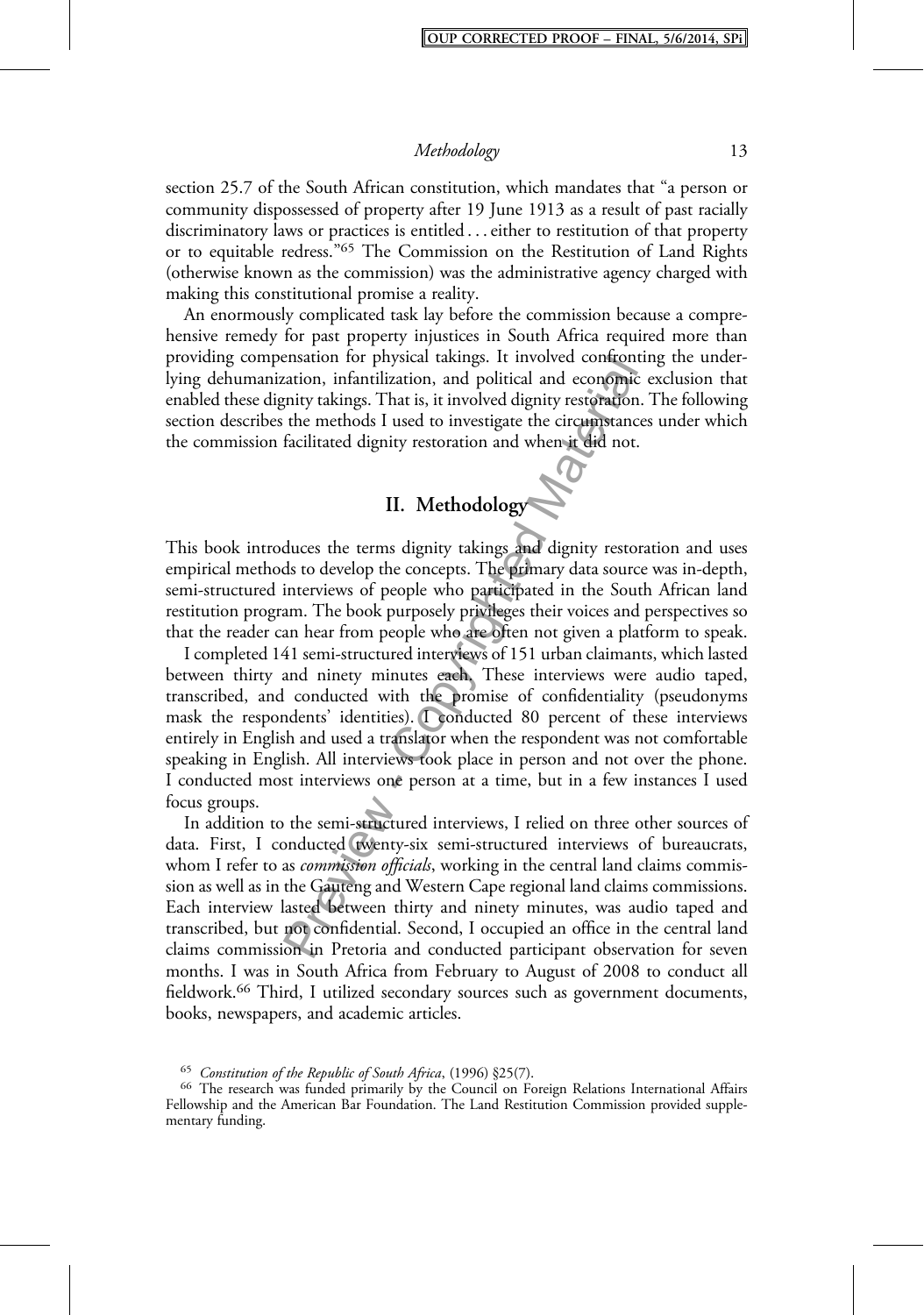The existing literature and public conversation about land reform has focused primarily on rural claims,  $67$  and thus this book fills an important gap because it focuses on property rights violations that occurred in urban areas. Analysis of the land restitution program has suffered from the dearth of work on urban dispossession because the constitution provides a remedy for property violations occurring between 1913 and 1994; and by the twentieth century, industrialization and urbanization moved the locus of power from rural to urban areas.<sup>68</sup> The power of white authorities was predicated upon their ability to control these burgeoning urban spaces, so urban dislocation was key to the subjugation of blacks and maintenance of white power.<sup>69</sup> Also, urban dispossession is important because it affected a significant portion of the South African population. While there are no exact numbers, it is estimated that 3.5 million people were forcibly removed from urban areas as a result of only one of the many laws used—the Group Areas Act.<sup>70</sup> Lastly, it is important to focus on urban claimants because they accounted for 33 percent of the 1,551,249 people who benefited from restitution awards as of 2008.71

so urban dislocation was key to the subjugation<br>from the power.<sup>69</sup> Also, urban disposession is implied<br>from portion of the South African population. While the case of<br>ficant portion of the South African population. While To investigate the impact of the remedies provided to those forcibly removed from urban areas, I first selected communities removed in the Gauteng and Western Cape provinces (see Figures I.1, I.2, and I.3). Included in the sample are communities in or near Johannesburg, Soweto, Pretoria, and Cape Town, which are among South Africa's largest cities. The selected communities captured the full range of respondent types including: Africans, coloureds, Asians, and whites; former tenants and owners; people who received financial compensation, land, and housing; and people who received financial compensation of varying amounts.

<sup>67</sup> Derick Fay and Deborah James, The Rights and Wrongs of Land Restitution: "Restoring What Was Ours" (Abingdon: Routledge-Cavendish, 2008); Ruth Hall, "Land Restitution in South Africa: Rights, Development, and the Restrained State," Canadian Journal of African Studies 38/654 (2004); Deborah James, Gaining Ground?: Rights and Property in South African Land Reform (Abingdon: Routledge-Cavendish, 2009); Edward Lahiff, Land Reform in South Africa: A Status Report, (Cape Town: Programme for Land and Agrarian Studies, 2009); Susan Tilley, International Comparative Study of Strategies for Settlement Support Provision to Land Reform Beneficiaries (Cape Town: Programme on<br>Land and Agrarian Studies, 2007).

<sup>68</sup> Welsh, "The Growth of Towns," 172–3, describing the growth of urban centers in South Africa during the early twentieth century; Thompson, *History of South Africa*, 178–9, describing urbanization of South Africa in the early twentieth century.

<sup>69</sup> Paul Maylam, "The Rise and Decline of Urban Apartheid in South Africa," *African Affairs* 89/354 (1990), 59–62, describing the desire of white employers to control their African workers.

<sup>70</sup> Nkuzi Development Association and Social Surveys Africa, Summary of Key Findings from the National Evictions Survey (Social Surveys Africa, 2005), 4.

 $71$  Land Affairs Department: Annual Report 2008–2009 (2009), 55. There were 65,642 urban claims settled to date which had benefited about 513,232 beneficiaries. There were 75,400 claims settled overall with 1,551,249 beneficiaries. Land Affairs Department: Annual Report, 2002-2003 (2003), 20. There were 79,694 total claims of which  $65,642$  were from urban areas.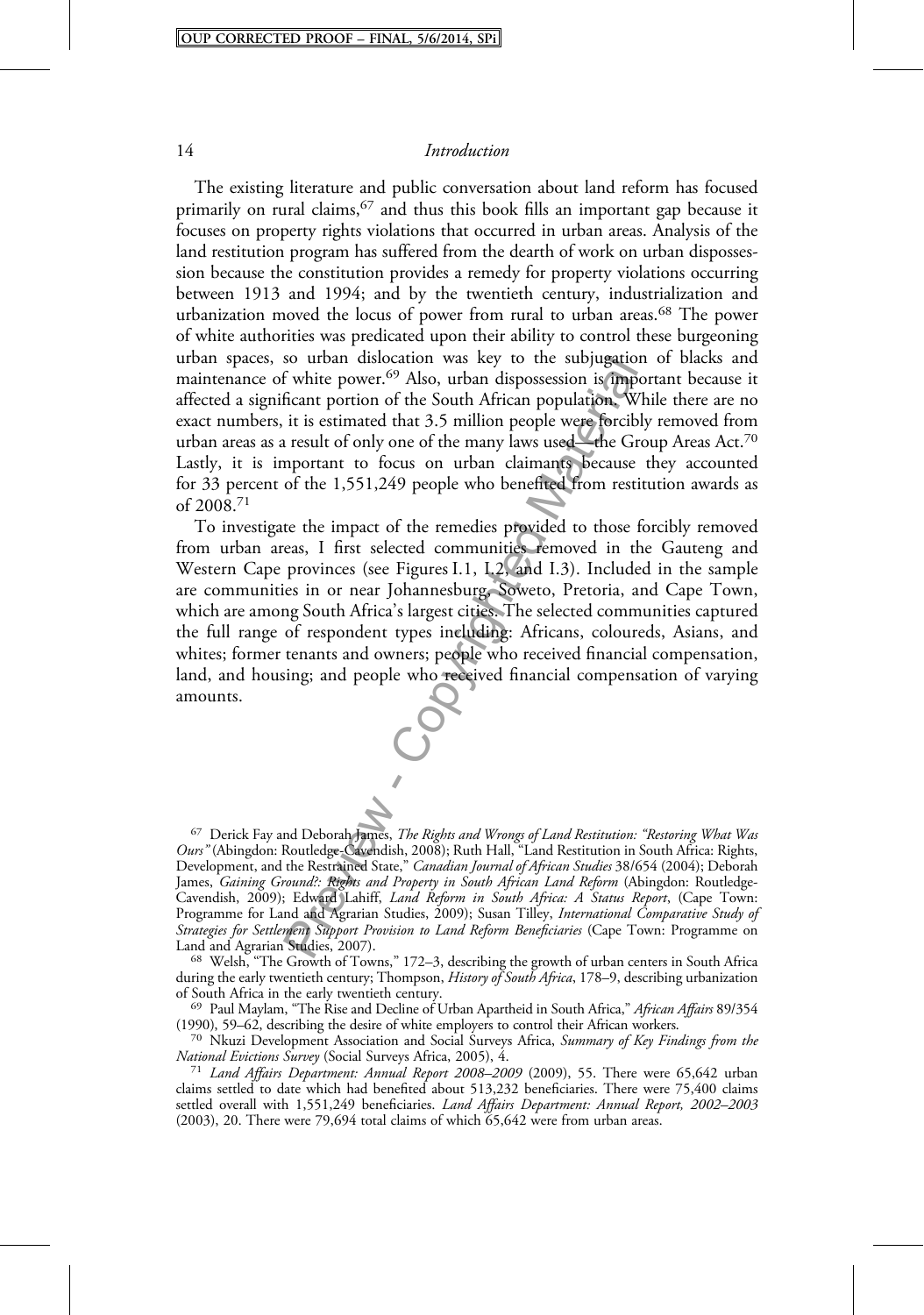

Fig. I.2 Gauteng Province Map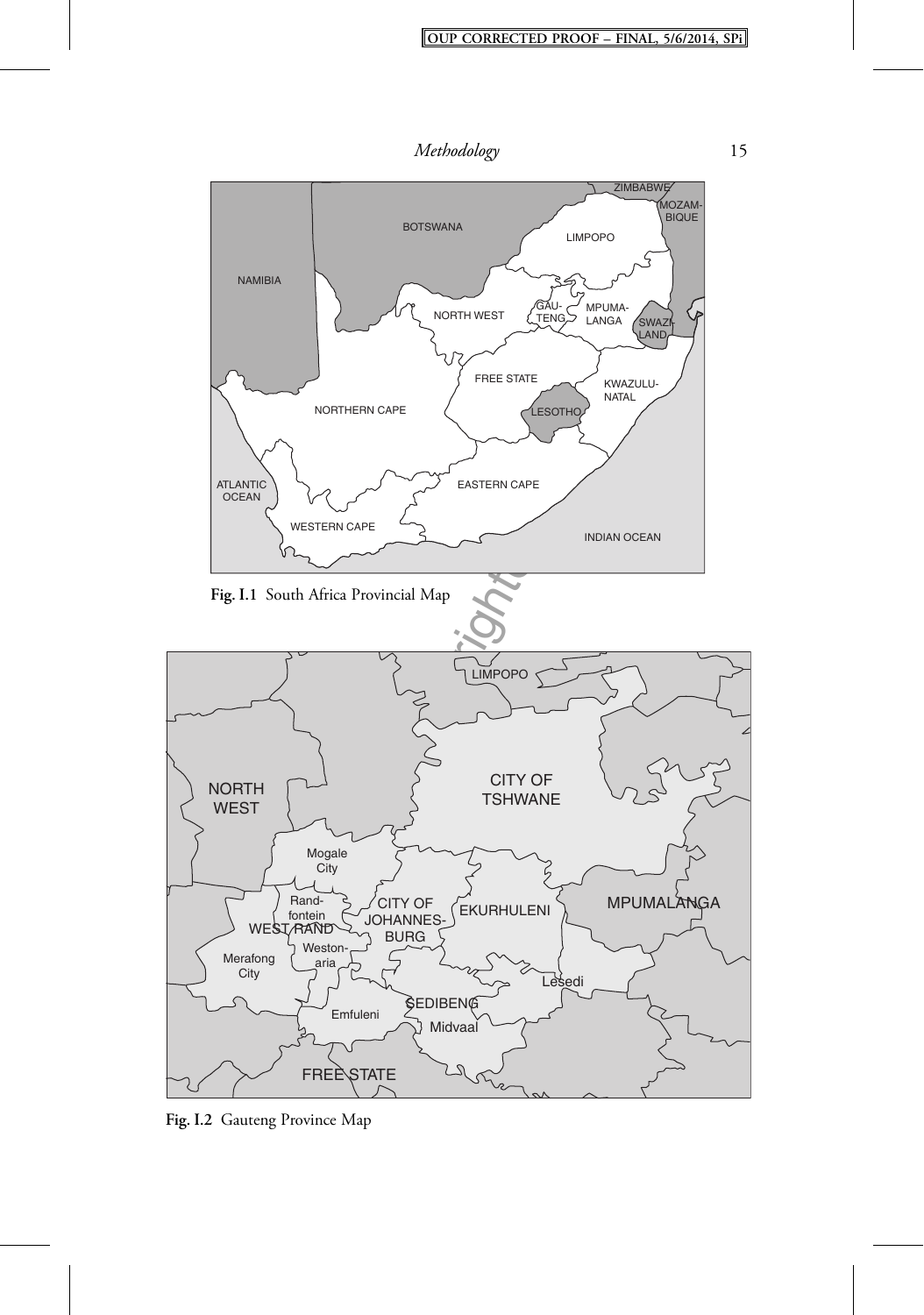



I then randomly chose claimants from within these communities. The commission kept a list of people who had received financial compensation, which was organized by community and stated how much money each person received. A separate list of names identified people who had received land or housing and indicated the plot of land or house they received. I chose every fifth person from these lists and requested that the records department in the regional land claims commissions pull their files so that I could secure the claimants' telephone numbers. Then either a translator or I called each randomly chosen claimant to schedule an interview. About three-quarters of the claimants had a working phone number on file with the commission's records department; and over 90 percent of these claimants agreed to be interviewed. Respondents identified the leaders within their communities, whom I interviewed and included in the sample as well. Figure I.4 describes the resulting interview sample.

The interviews produced lengthy transcripts full of thick descriptions and rich detail. The process of sorting and synthesizing the interview data resulted in seven categories: 1) nature and consequences of displacement; 2) level of control respondents had in the process; 3) impact of the restitution awards; 4) technical aspects of the process; 5) family dynamics; 6) community dynamics; and 7) views of the current government. Each of the seven categories had several codes into which we placed excerpts of each interview. For instance, the code "use of compensation" fell under the category "impact of the restitution awards." This code contained all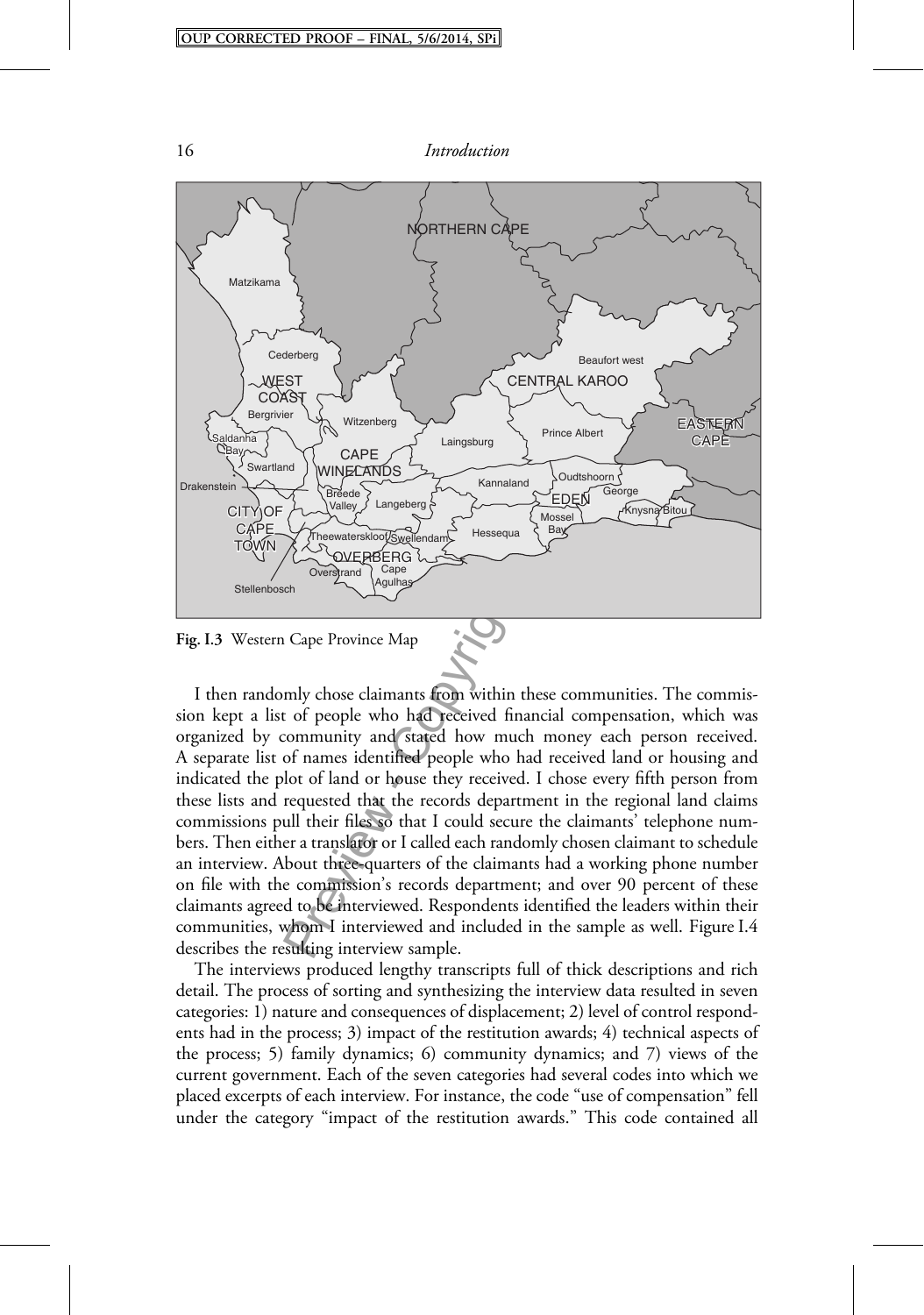Methodology 17

|                                                                                                                                                                                                                                                                    | <b>Description</b>                           | <b>Number of</b><br><b>Respondents</b> | <b>Percentage of Total</b> |
|--------------------------------------------------------------------------------------------------------------------------------------------------------------------------------------------------------------------------------------------------------------------|----------------------------------------------|----------------------------------------|----------------------------|
|                                                                                                                                                                                                                                                                    | Female                                       | 65                                     | 46%                        |
|                                                                                                                                                                                                                                                                    | Male                                         | 74                                     | 52%                        |
| Gender                                                                                                                                                                                                                                                             | Mixed gender interview                       | $\overline{c}$                         | 1%                         |
|                                                                                                                                                                                                                                                                    | African                                      | 64                                     | 45%                        |
|                                                                                                                                                                                                                                                                    | Coloured                                     | 55                                     | 39%                        |
|                                                                                                                                                                                                                                                                    | Indian                                       | 15                                     | 11%                        |
| Race                                                                                                                                                                                                                                                               | White                                        | $\overline{7}$                         | 5%                         |
|                                                                                                                                                                                                                                                                    | 60 and under                                 | 55                                     | 39%                        |
|                                                                                                                                                                                                                                                                    | $61 - 75$                                    | 68                                     | 48%                        |
| Age                                                                                                                                                                                                                                                                | $76 - 100$                                   | 18                                     | 13%                        |
|                                                                                                                                                                                                                                                                    | Owner                                        | 56                                     | 40%                        |
| <b>Prior Occupancy Status</b>                                                                                                                                                                                                                                      | Tenant                                       | 85                                     | 60%                        |
|                                                                                                                                                                                                                                                                    | Gauteng                                      | 73                                     | 52%                        |
| Region                                                                                                                                                                                                                                                             | Western Cape                                 | 68                                     | 48%                        |
|                                                                                                                                                                                                                                                                    | <b>Originally Dispossessed</b><br>Individual | 28                                     | 20%                        |
|                                                                                                                                                                                                                                                                    | Child                                        | 86                                     | 61%                        |
|                                                                                                                                                                                                                                                                    | Grandchild                                   | 26                                     | 18%                        |
| <b>Relationship to Owner/Occupier</b>                                                                                                                                                                                                                              | Great-Grandchild                             | $\mathbf{1}$                           | 0.7%                       |
|                                                                                                                                                                                                                                                                    | Claimant                                     | 89                                     | 63%                        |
|                                                                                                                                                                                                                                                                    | Community Leader                             | 28                                     | 20%                        |
|                                                                                                                                                                                                                                                                    | Direct descendant/beneficiary                | 21                                     | 15%                        |
| <b>Level of Involvement</b>                                                                                                                                                                                                                                        | Unassigned                                   | 3                                      | 2%                         |
|                                                                                                                                                                                                                                                                    | Working                                      | 54                                     | 38%                        |
|                                                                                                                                                                                                                                                                    | Pensioner                                    | 71                                     | 50%                        |
|                                                                                                                                                                                                                                                                    | Unemployed                                   | 15                                     | 11%                        |
| <b>Employment Status</b>                                                                                                                                                                                                                                           | Unassigned                                   | 1                                      | 0.7%                       |
|                                                                                                                                                                                                                                                                    | Financial compensation                       | 78                                     | 55%                        |
|                                                                                                                                                                                                                                                                    | Land                                         | $\overline{7}$                         | 5%                         |
|                                                                                                                                                                                                                                                                    | Housing                                      | 20                                     | 14%                        |
|                                                                                                                                                                                                                                                                    | Waiting                                      | 33                                     | 23%                        |
| <b>Restitution Award</b>                                                                                                                                                                                                                                           | Other (filed on behalf of relative)          | 3                                      | 2%                         |
|                                                                                                                                                                                                                                                                    | <b>Upper Middle Class</b>                    | 32                                     | 23%                        |
|                                                                                                                                                                                                                                                                    | <b>Middle Class</b>                          | 38                                     | 27%                        |
|                                                                                                                                                                                                                                                                    | <b>Working Poor</b>                          | 60                                     | 43%                        |
| <b>Socioeconomic Status</b>                                                                                                                                                                                                                                        | Poor                                         | 11                                     | 8%                         |
| Fig. I.4 Description of the Interview Sample                                                                                                                                                                                                                       |                                              |                                        |                            |
| interview excerpts in which respondents discussed how they used their restitution<br>awards and the reasons behind their choices. After reading all of the interview<br>excerpts in this code, I was able to identify the full variety of responses, the trends in |                                              |                                        |                            |

Fig. I.4 Description of the Interview Sample

interview excerpts in which respondents discussed how they used their restitution awards and the reasons behind their choices. After reading all of the interview excerpts in this code, I was able to identify the full variety of responses, the trends in how respondents used their restitution awards, and atypical cases with explanatory power. To the extent possible, I then verified this information with the study's additional data sources (interviews of commission officials, participant observation, and secondary sources).

The book's arguments are based on the trends I identified in the interview data. I chose each quote presented in the book because it best communicated an identified trend. I did not edit the quotes extensively because the words respondents used to describe various events and emotions offer the reader unique and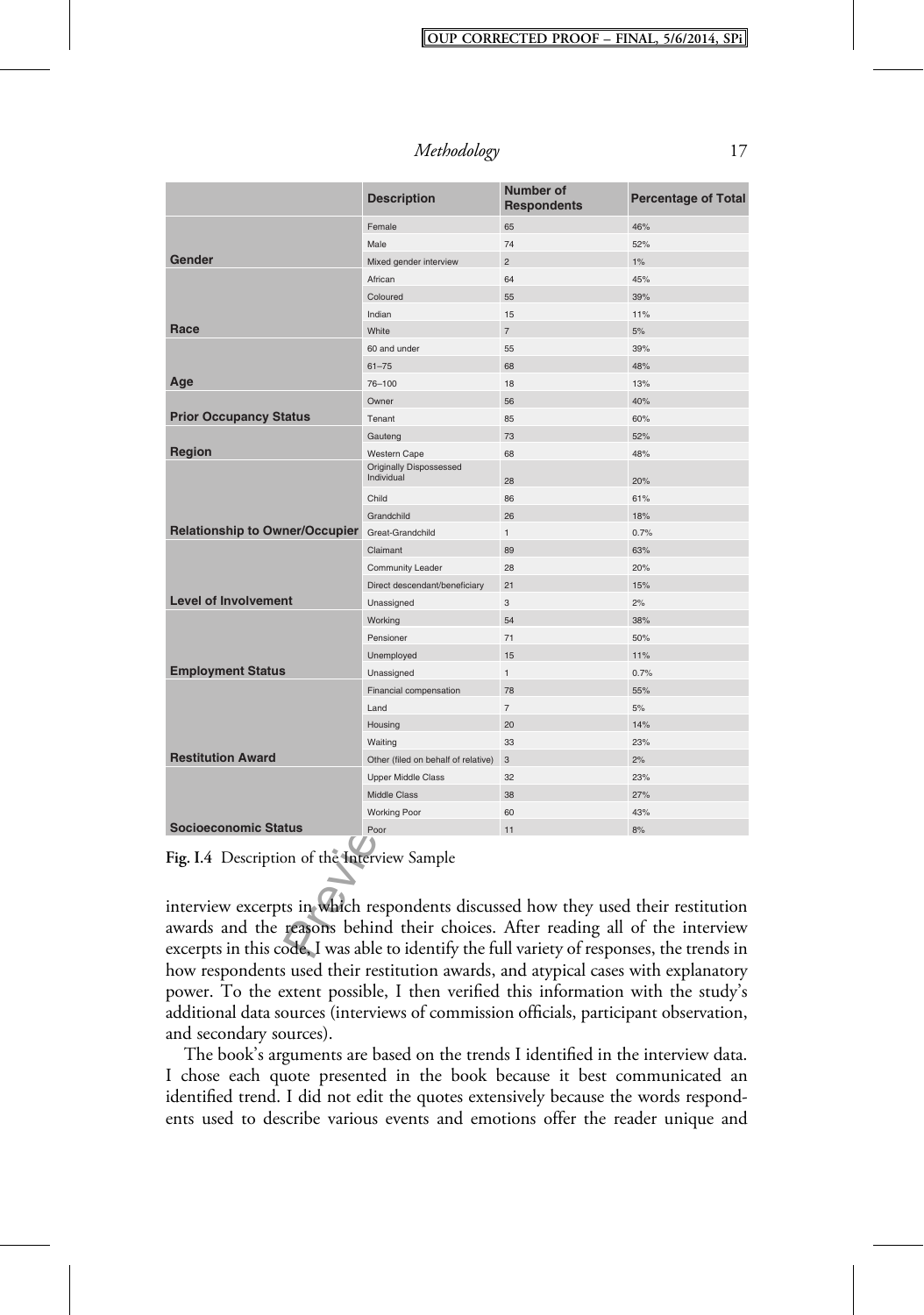valuable perspective. Additionally, I consistently described all the non-verbal cues and the context for each quote used because this also relayed important meaning.

This study was not based on a randomized sample that was representative of the studied population (i.e. urban claimants who received compensation through the land restitution process). Consequently, the findings describe the trends I identified amongst respondents and may not be generalizable to the entire population. Instead, I used the findings to develop the concepts of dignity takings and dignity restoration, which are concepts that are applicable across the globe in several contexts.

gnout the book I use the term black to refer to perfect and a suffricant, coloured (mixed-race people), or  $F$  for the soc Chinese and at one point Japanese). Since the velocid by colonial and apartheid regimes sought to s Lastly, throughout the book I use the term "black" to refer to people categorized under apartheid as African, coloured (mixed-race people), or Asian (primarily Indians, but also Chinese and at one point Japanese). Since the white supremacist ideologies adopted by colonial and apartheid regimes sought to subjugate all nonwhites, the post-apartheid state has adopted the term "black" to emphasize this shared oppression.<sup>72</sup> But, of course, all non-whites did not have the same set of experiences nor did they experience the same magnitude of oppression. I use the terms "African," "coloured," "Asian," or "Indian" when discussing the unique experiences or history of each group. Appendix 1 contains a more comprehensive description of the methods used in this study.

### III. Outline of the book

Part I introduces and defines the book's first central concept—dignity takings. The first chapter develops the theoretical framework for dignity takings using insights from social contract theory. To demonstrate empirically how dignity takings unfolded in South Africa, the second chapter uses respondents' accounts of their lives before the forced removals and how the apartheid state displaced them from their homes and property. The central finding is that dignity takings in South Africa involved deprivations of property, human worth, agency, and community.

Part II introduces and defines the book's second central concept—dignity restoration—and investigates whether or not the South African land restitution process facilitated it. In the third chapter, interviews of commission employees provide their perspective of how the restitution program was supposed to operate in theory and how it actually worked in practice. This perspective is counterpoised with a description of how the process worked based on interviews of respondents, who each went through the land restitution process. Two stories emerge from this double-sided analysis. One story is about how the ever-looming deadline to finalize all the claims impaired the commission's ability to effectively address the deprivations of property, human worth, agency, and community. The other story is about

<sup>72</sup> Bantu Stephen Biko, "The Definition of Black Consciousness," Azanian People's Organization (1971), available at <http://www.sahistory.org.za/archive/definition-black-consciousness-bantu-ste phen-biko>. Biko defines as black "those who are by law or tradition politically, economically and socially discriminated against as a group in the South African society and identifying themselves as a unit in the struggle towards the realization of their aspirations"; Broad-Based Black Economic Empowerment Act (2003), §1, defining black people as including "Africans, Coloureds and Indians."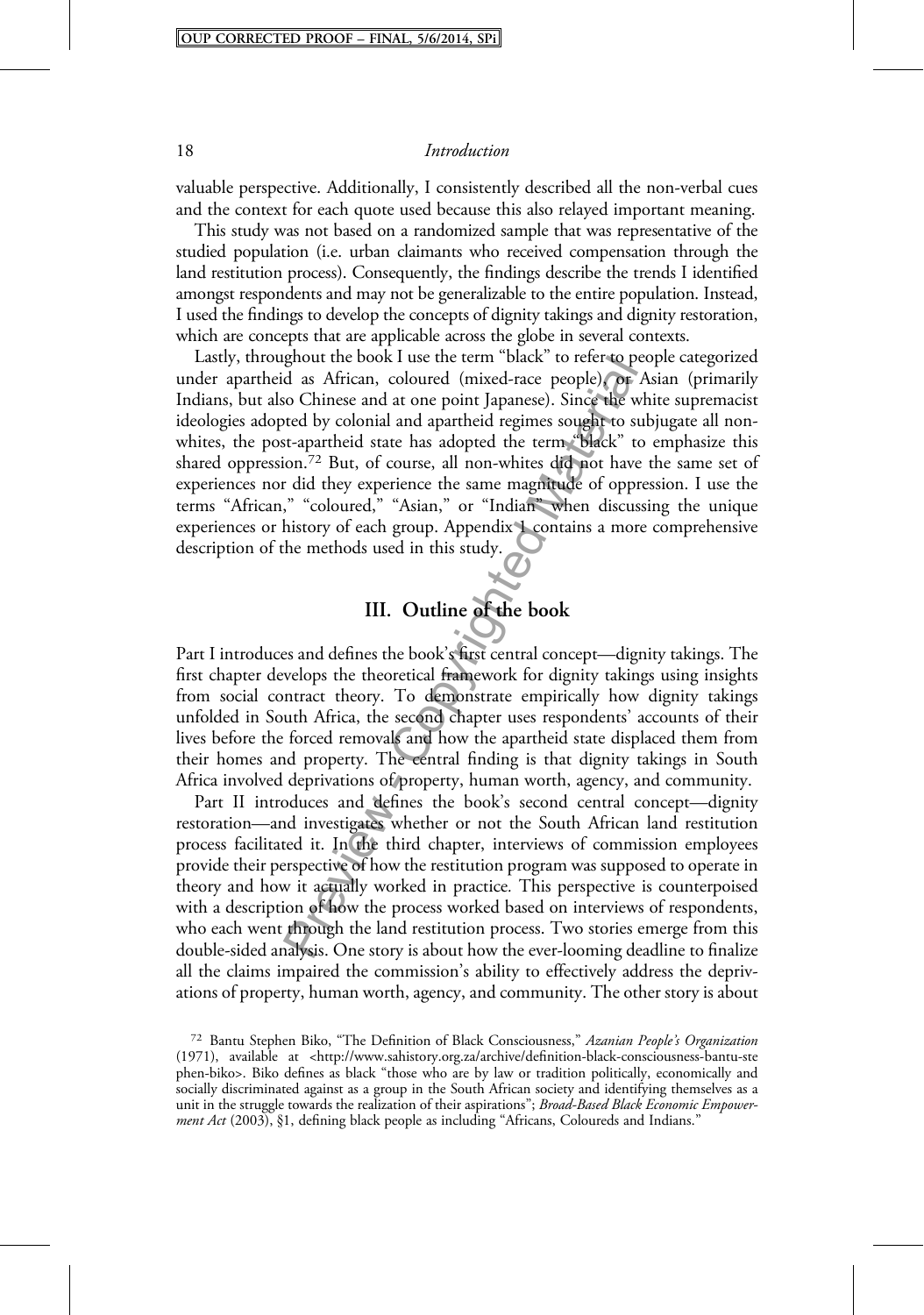how dispossessed people were often overwhelmed and unable to smoothly navigate their way through the complicated restitution process because they did not have the financial resources, knowledge, networks, or assistance from civil society organizations necessary to hold the commission accountable when it was not acting in their interest or strictly in accordance with the relevant laws.

The fourth chapter explains why a sustained conversation between commission officials and respondents increased the state's capacity to facilitate dignity restoration. Unfortunately, the communication strategy adopted by the commission was susceptible to communication breakdowns that obstructed these important conversations. Since there were about 80,000 claims filed, respondents who had the power to demand the attention of commission officials had their voices heard while those who could not were silenced.

The fifth chapter explores the ways in which the restitution awards affected respondents' wealth and dignity. More specifically, it describes the circumstances under which the restitution awards increased respondents' net worth. The chapter then shows how dignity was restored when respondents used their awards in ways that honored those who suffered dignity takings, but died before they received justice.

The book concludes by discussing how South Africa can promote dignity restoration in round two of the restitution program. While the current political dispensation in South Africa certainly can learn important lessons from this book, the global community also has a lot to learn. History is filled with moments where communities and individuals were subject to dignity takings as a result of war, political turmoil, dictatorships, or colonial regimes. In the future, international organizations, bureaucrats, policy makers, NGOs, and intellectuals can use the South African experience to shed light on how to facilitate dignity restoration.

tev<sub>iew</sub> .